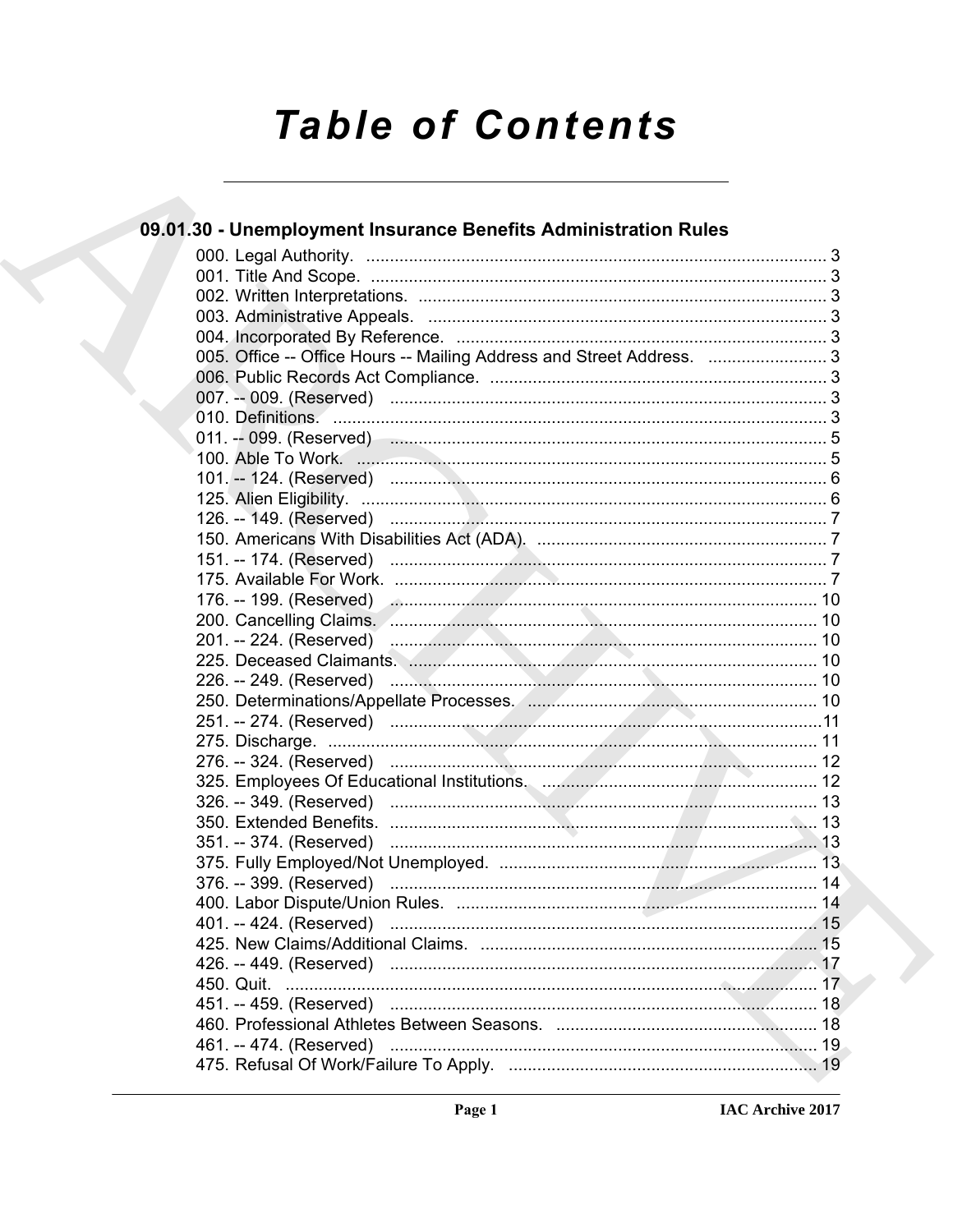# Table of Contents (cont'd)

|  | 20 |
|--|----|
|  |    |
|  |    |
|  | 20 |
|  | 22 |
|  |    |
|  | 22 |
|  |    |
|  |    |
|  | 24 |
|  | 24 |
|  | 24 |
|  |    |
|  |    |
|  |    |
|  |    |
|  | 25 |
|  |    |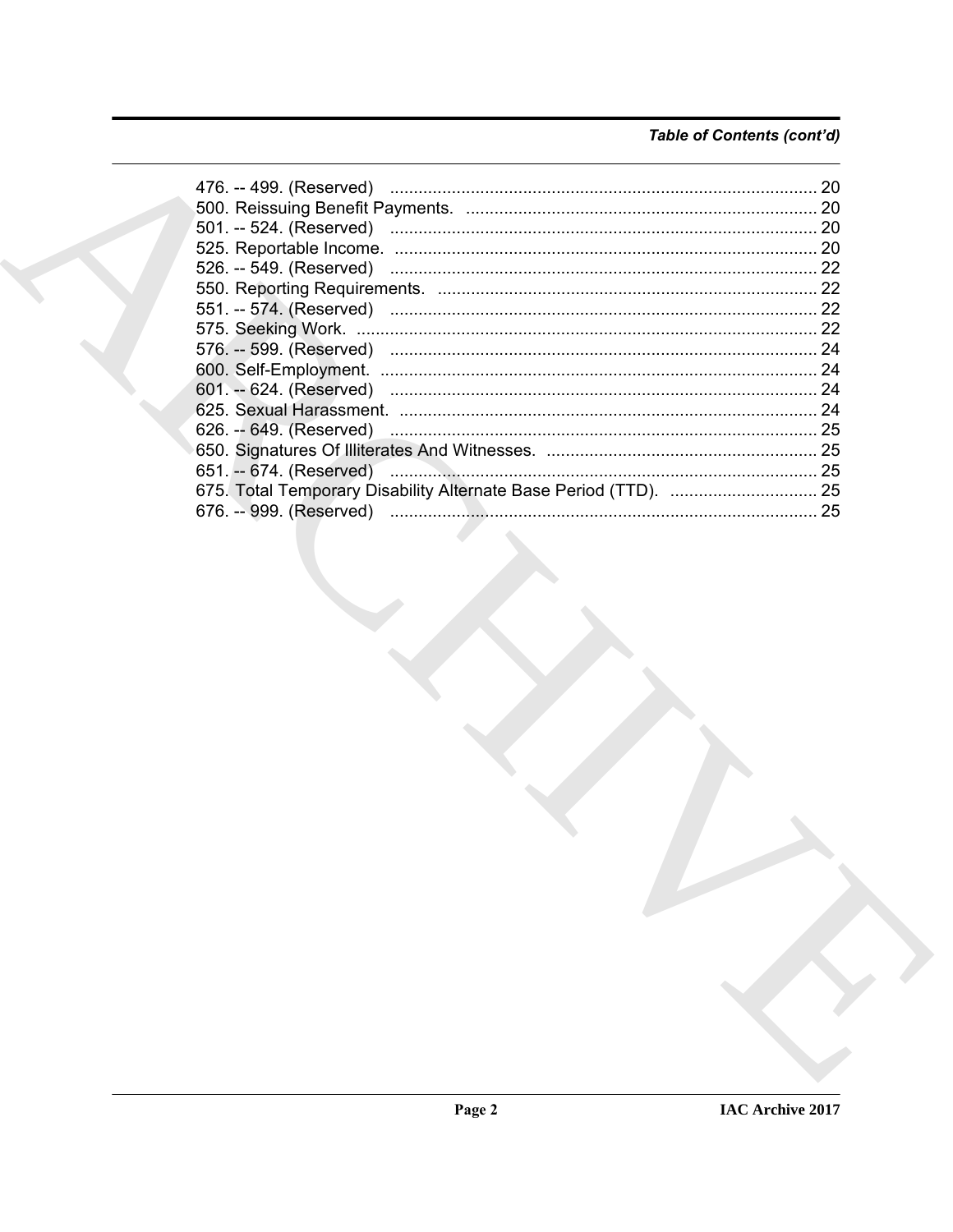#### **IDAPA 09 TITLE 01 CHAPTER 30**

#### **09.01.30 - UNEMPLOYMENT INSURANCE BENEFITS ADMINISTRATION RULES**

#### <span id="page-2-1"></span><span id="page-2-0"></span>**000. LEGAL AUTHORITY.**

| These rules are promulgated under the legal authority of Section 67-4702, Idaho Code. | $(4-11-06)$ |
|---------------------------------------------------------------------------------------|-------------|
|                                                                                       |             |

#### <span id="page-2-2"></span>**001. TITLE AND SCOPE.**

**01. Title**. These rules shall be cited as IDAPA 09.01.30, "Unemployment Insurance Benefits Administration Rules." (4-11-06)

**02.** Scope. These rules govern claims for unemployment insurance benefits.  $(3-19-99)$ 

#### <span id="page-2-3"></span>**002. WRITTEN INTERPRETATIONS.**

**CHAPTER 39**<br> **CHARCHIVE CONTEXT INSURANCE EXERCITS ADMINISTRATION RULES**<br> **CHARCHIVE CONTEXT INSURANCE EXERCITS ADMINISTRATION RULES**<br> **CHARCHIVE CONTEXT INSURANCE EXERCITS ADMINISTRATION RULES**<br> **CHARCHIVE CONTEXT INSUR** Explanations for rule changes are available for public inspection at the Idaho Department of Labor, 317 Main Street, Boise, Idaho 83735. Brochures explaining various provisions of Idaho's Employment Security Law are also available at the above address. (3-19-99) at the above address.

#### <span id="page-2-4"></span>**003. ADMINISTRATIVE APPEALS.**

Appeals shall be governed by the provisions of Section 72-1368, Idaho Code and IDAPA 09.01.06, "Rules of the Appeal Bureau." (3-19-99)

#### <span id="page-2-5"></span>**004. INCORPORATED BY REFERENCE.**

| There are no documents that have been incorporated by reference into this rule. | $(3-29-10)$ |
|---------------------------------------------------------------------------------|-------------|
|                                                                                 |             |

<span id="page-2-6"></span>**005. OFFICE -- OFFICE HOURS -- MAILING ADDRESS AND STREET ADDRESS.** The principle place of business of the Department of Labor is in Boise, Idaho. (3-29-10)

**01. Street Address and Hours**. The office is located at, 317 W. Main St., Boise, Idaho 83735, and is open from 8:00 a.m. to 5:00 p.m., except Saturday, Sunday and legal holidays. (3-29-10)

**02. Mailing Address**. The mailing address is: Department of Labor, 317 W. Main St., Boise, Idaho, 83735. (3-29-10)

**03. Telephone**. The telephone of the office is (208) 332-3570. The facsimile number of the office is (208) 334-6455. (3-29-10)

#### <span id="page-2-7"></span>**006. PUBLIC RECORDS ACT COMPLIANCE.**

The rules contained herein have been promulgated according to the provisions of Title 67, Chapter 52, Idaho Code, and are public records. (3-29-10)

#### <span id="page-2-8"></span>**007. -- 009. (RESERVED)**

#### <span id="page-2-10"></span><span id="page-2-9"></span>**010. DEFINITIONS.**

Unless the context clearly requires otherwise, these terms shall have the following meanings when used in these Rules, in interpretations, in forms, and in other official documents issued by the Director of the Department of Labor. (3-19-99)

<span id="page-2-11"></span>**01. Additional Claim**. An initial claim made after a period of employment subsequent to a new claim in the same benefit year.

**02. Administrative Office**. The main office in Boise, Idaho, wherein the administrative functions of the Department of Labor are performed. (3-19-99)

<span id="page-2-13"></span><span id="page-2-12"></span>**03. Appealed Claim**. An interested party's appeal to the Appeals Bureau of a claims examiner's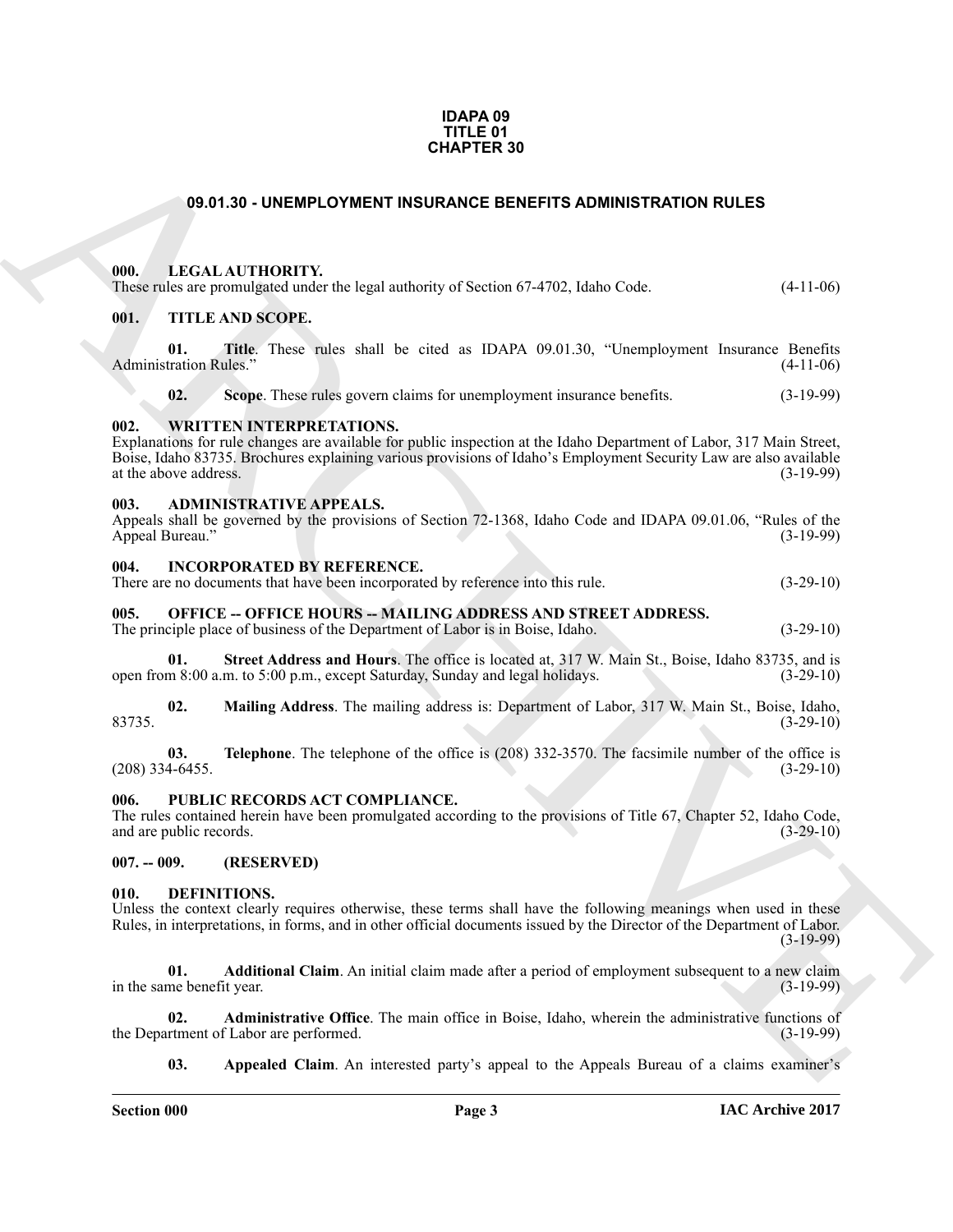decision on a claim or a request for review by the Industrial Commission of a decision made by an appeals examiner. (3-19-99)

<span id="page-3-1"></span><span id="page-3-0"></span>**04. Average Annual Wage**. For the purpose of determining the taxable wage base, under Section 72- 1350(1), Idaho Code, the average annual wage shall be computed by dividing that calendar year's total wages in covered employment, excluding State government and cost reimbursement employers, by the average number of workers in covered employment for that calendar year as derived from data reported to the Department of Labor by covered employers. (3-19-99)

**Consideration of Lineary Computer Computer insurance Benefits Administration interaction in the second of Administration interaction in the second of the second of the second of the second of the second of the second of 05. Average Weekly Wage**. For the purpose of establishing the maximum weekly benefit amount, under Section 72-1367( $2$ )(a), Idaho Code, the average weekly wage shall be computed by dividing the total wages paid in covered employment (including State government and cost reimbursement employers) for the preceding calendar year, as computed from data reported to the Department of Labor by covered employers, by the monthly average number of workers in covered employment for the preceding calendar year and then dividing the resulting figure by fifty-two  $(52)$ .  $(4-11-06)$ 

<span id="page-3-2"></span>**06. Benefit Balance**. The unpaid portion of the total benefits payable with respect to a claimant's unemployment during a given benefit year. (3-19-99)

<span id="page-3-3"></span>**07. Central Claims Office**. A claims office designated by the director, where unemployment claims throughout the state are processed.  $(6-2-17)$ T

**08. Chargeability Determination**. A determination issued by the Director or his authorized agent with respect to whether a covered employer's account shall be charged for benefits paid on a claim. (3-19-99)

<span id="page-3-6"></span><span id="page-3-5"></span><span id="page-3-4"></span>**09. Claim**. An application for unemployment insurance or "benefits." (3-19-99)

**10. Combined Wage Claim**. A claim filed under any interstate agreement whereby an unemployed vith covered wages in more than one (1) state may combine such wages. (3-19-99) worker with covered wages in more than one  $(1)$  state may combine such wages.

**11. Compensable Claim**. An application for benefits which certifies to the completion of a benefit period (one (1) or more weeks). (3-19-99)

<span id="page-3-10"></span><span id="page-3-9"></span><span id="page-3-8"></span><span id="page-3-7"></span>**12. Contested Claim**. A claim in which an interested party disputes the claimant's right to benefits. (3-19-99)

**13. Continued Claim**. An application for waiting-week credit or for benefits for specific compensable weeks.  $(3-19-99)$ 

**14. Corporate Officer**. Any individual empowered in good faith by stockholders or directors in accordance with the corporation's articles of incorporation or bylaws to discharge the duties of a corporate officer.  $(4-4-13)$ 

<span id="page-3-11"></span>**15.** Employment. For the purpose of the personal eligibility conditions of Section 72-1366(5), Idaho Code, "employment" means that employment subsequent to which a claimant has not earned fourteen (14) times his weekly benefit amount. (4-11-06) weekly benefit amount.

<span id="page-3-12"></span>**16. Full-Time Employment**. A week of full-time employment for a claimant is one in which he has worked what are customarily considered full-time hours for the industry in which he has been employed that week or in which the earnings are more than one and one half  $(1-1/2)$  times his weekly benefit amount.  $(4-5-00)$ in which the earnings are more than one and one half  $(1-1/2)$  times his weekly benefit amount.

<span id="page-3-13"></span>**17. Initial Claim**. The first claim for benefits made by an unemployed individual during a continuous period of unemployment. An initial claim may be either new or additional. (3-19-99)

<span id="page-3-14"></span>**18.** Interstate Claim. A claim filed by a worker who resides in a state other than the state (or states) in chase earned wages in covered employment. which he has earned wages in covered employment.

**Section 010 Page 4**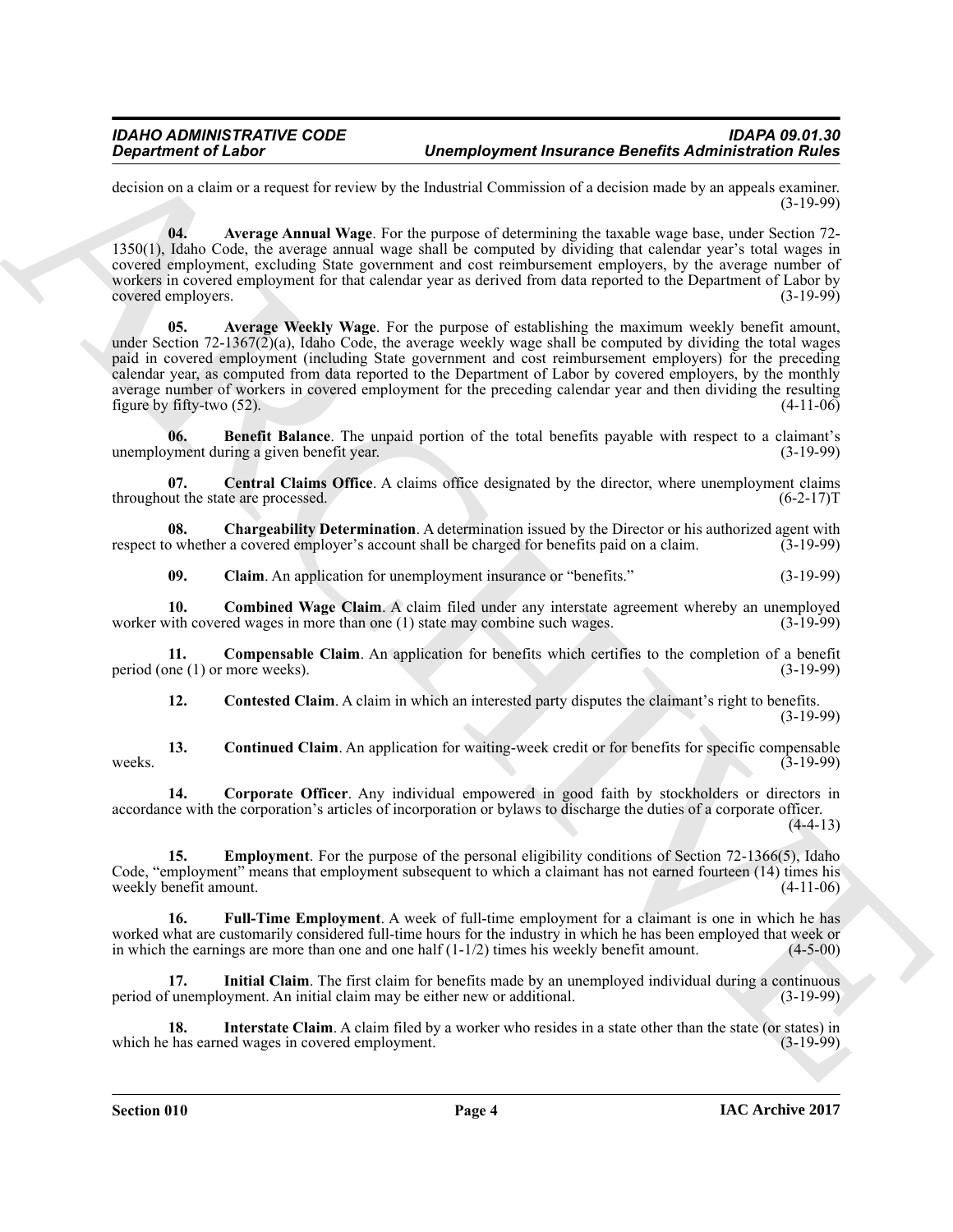<span id="page-4-4"></span>**19. Intrastate Claim**. A claim filed by a worker who has earned wages within that state or who has vages assigned to that state. federal wages assigned to that state.

<span id="page-4-5"></span>**20. Itinerant Point**. A place where claims-taking services are regularly provided for less than four (4) days a week by a local office which carries on its primary operations at another point. (3-19-99)

<span id="page-4-6"></span>**21.** Liability Determination. A determination issued by the Director or his authorized agent with powhether a cost reimbursement employer shall be charged for benefits paid on a claim. (3-19-99) respect to whether a cost reimbursement employer shall be charged for benefits paid on a claim.

<span id="page-4-7"></span>**Local Office**. A community office of the Department of Labor at which claims are taken and job s are provided to applicants and employers. (3-19-99) placement services are provided to applicants and employers.

**23. Monetary Determination**. A determination of eligibility which lists a claimant's base period employer(s) and wages and establishes, if the claimant is eligible, his benefit year, his weekly benefit amount, and his total benefit amount. (3-19-99)

<span id="page-4-11"></span><span id="page-4-10"></span><span id="page-4-9"></span><span id="page-4-8"></span>**24. New Claim**. The first initial claim made in a benefit year. (3-19-99)

**25. Non-Monetary Determination**. A determination issued by a claims examiner with respect to the eligibility conditions of a claimant. personal eligibility conditions of a claimant.

**26. Personal Identification Number (PIN)**. A confidential number or other electronic method of verification unique to a claimant or an employer that is required for such persons to perform certain transactions with the Department by electronic or telephonic means. A PIN has the same force and effect as a manual signature.

 $(4-6-05)$ 

<span id="page-4-12"></span>**27. Regular Claim**. A claim based on wages earned during a base period, excluding extended benefit claims.  $(3-19-99)$ 

**28. Signature, Signed**. The Personal Identification Number (PIN) is considered the same as a manual signature and has the same force and effect when a claimant or an employer uses Department-approved electronic or telephonic means to submit information to or engage in transactions with the Department. (4-6-05) telephonic means to submit information to or engage in transactions with the Department.

<span id="page-4-16"></span><span id="page-4-15"></span><span id="page-4-14"></span><span id="page-4-13"></span>**29. Telephone Claim**. A claim filed by telephone rather than in person at a local office. (3-19-99)

**30. Total Benefit Amount**. The full amount of benefits to which a claimant may be entitled during a ear on his regular claim. benefit year on his regular claim.

**31. Unemployment**. An individual shall be deemed "unemployed" in any week during which he performs no services and with respect to which no wages are allocable, or in any week in which the total wages payable to him for less than full-time work performed in such week amounted to less than one and one half (1-1/2) times his weekly benefit amount. (3-19-99)

<span id="page-4-17"></span>**32. Weekly Benefit Amount**. The full amount of benefits to which a claimant may be entitled for one (1) week of total unemployment. (3-19-99)

#### <span id="page-4-0"></span>**011. -- 099. (RESERVED)**

#### <span id="page-4-2"></span><span id="page-4-1"></span>**100. ABLE TO WORK.**

<span id="page-4-3"></span>"Able to work" is defined as the physical and mental ability to perform work under conditions ordinarily existing during a normal workweek. It does not mean that a person must be able to perform work in his customary occupation or the same kind of work he last performed. Ref. Sec. 72-1366(4), Idaho Code. (3-19-99)

**Considerables**<br>
Considerables (Line, A. discussion Completer insurance Benefits Administration in the set of the set of the set of the set of the set of the set of the set of the set of the set of the set of the set of t **01. Able to Perform Some Type of Work**. A person must be able to perform work of some type for which he can qualify at the time he files an initial claim for unemployment insurance. If he becomes ill or disabled after he has filed an initial claim, the claim may be continued under the illness provision if no suitable work is available. If suitable work is offered or becomes available which would have provided wages greater than one half (1/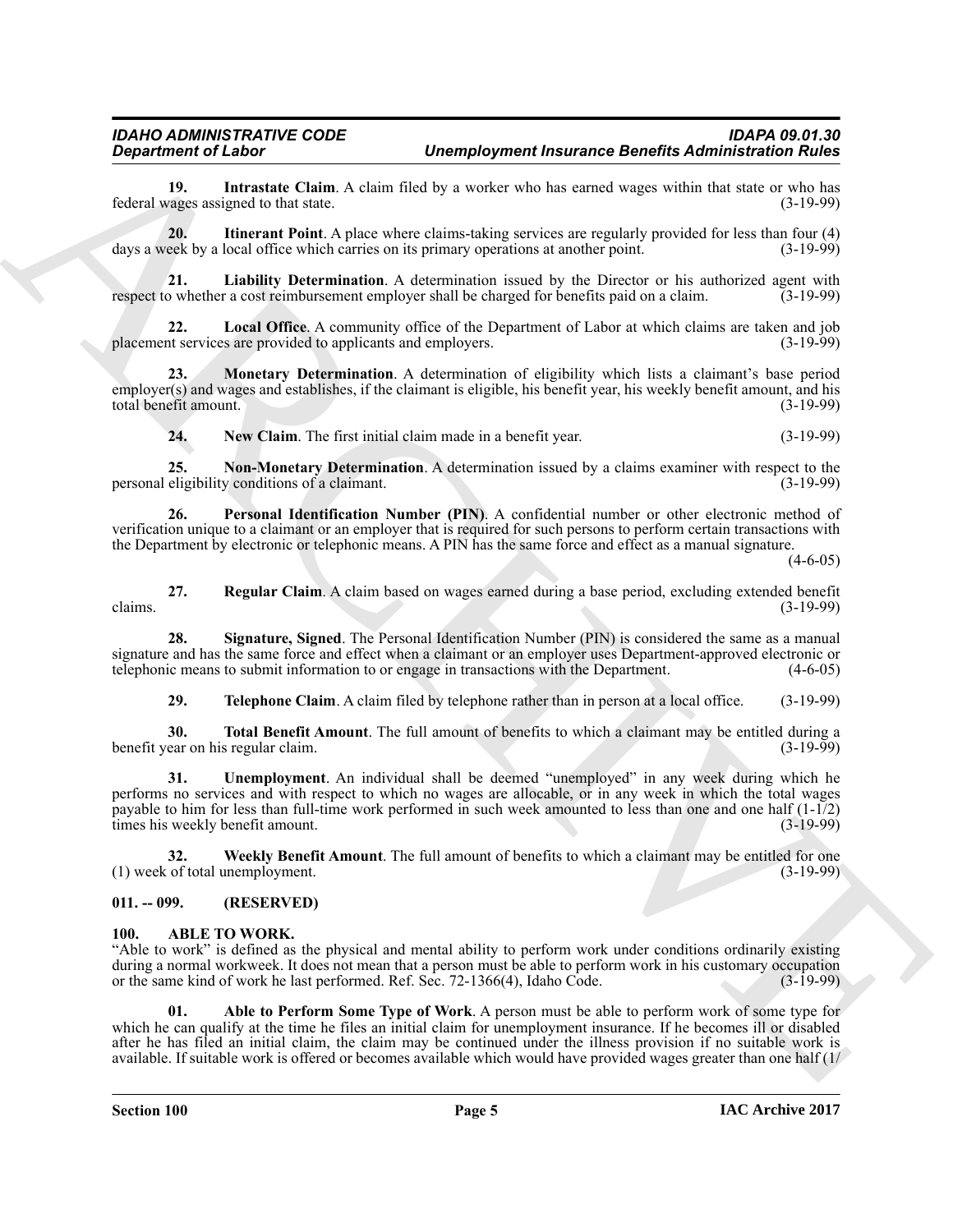2) his weekly benefit amount and cannot be accepted because of the claimant's illness or disability, the claimant shall be ineligible for benefits. If the same illness or disability continues for more than one (1) week and the accumulation of missed wages exceeds one half (1/2) his weekly benefit amount, the claimant shall be ineligible for benefits effective the week in which the accumulated missed wages exceed one half  $(1/2)$  the weekly benefit amount.

(3-30-07)

<span id="page-5-2"></span>**02. Able to Work Part-Time**. A person who is able to work only part of the workday or part of the workweek is not considered "able to work" for the purposes of Section 72-1366(4), Idaho Code. This rule does not apply to claimants who establish eligibility under the Americans with Disabilities Act. (3-19-99)

<span id="page-5-4"></span><span id="page-5-3"></span>**03. Disability Compensation**. A claimant's receipt of disability compensation shall not in itself establish that he is unable to work or unavailable for work, even though the payee has been declared totally disabled. (3-19-99)

**Constructed Calabor manner of the manner of the employment the transmitted manner of the main of the main of the employment of the main of the main of the main of the main of the main of the main of the main of the main 04. Illness Provision**. A person who claims benefits under the illness provision must remain available for local office job referral; however, he may leave the area for treatment of his illness and continue to be eligible under the illness provision. If suitable work becomes available and is refused or missed because of the claimant's illness, or the claimant is unable to respond to a referral because of the illness, the claimant shall be ineligible if the work would have provided wages greater than one half (1/2) his weekly benefit amount. If the same illness or disability continues for more than one (1) week and the accumulation of missed wages exceeds one half (1/2) his weekly benefit amount, the claimant shall be ineligible for benefits effective the week in which the accumulated missed wages exceed one half (1/2) the weekly benefit amount. (3-29-17) missed wages exceed one half  $(1/2)$  the weekly benefit amount.

<span id="page-5-5"></span>**05. Illness Provision as Applied to Transitional or Reopened Claim**. Receipt of benefits during the same illness continues throughout a spell of unemployment, even though the current benefit year has ended and a transitional claim is filed the following year or the claim is reopened after a period of not filing with no intervening employment. (3-19-99)

<span id="page-5-6"></span>**06. Mental Illness**. A person who, after filing a valid claim, becomes unable to work because of mental illness is entitled to the same benefits under the illness provision as claimants who suffer from other types of illness or disability. (3-19-99) disability. (3-19-99)

<span id="page-5-7"></span>**07. Withdrawing from Labor Market Because of Illness**. A claimant who withdraws from the labor market because of illness or injury prior to filing a claim is not eligible until he is able to work and available for work. (3-19-99)

#### <span id="page-5-0"></span>**101. -- 124. (RESERVED)**

# <span id="page-5-8"></span><span id="page-5-1"></span>**125. ALIEN ELIGIBILITY.**

<span id="page-5-9"></span>**01. Alien Eligibility**. Benefits shall not be payable based on services performed by an alien unless the alien was lawfully admitted for permanent residence at the time such services were performed, was lawfully present for purposes of performing such services, or was permanently residing in the United States under color of law at the time the services were performed. Ref. Sec. 72-1366(19), Idaho Code. (3-19-99) time the services were performed. Ref. Sec. 72-1366(19), Idaho Code.

<span id="page-5-10"></span>**02. Benefit Eligibility**. To be eligible for benefits, an alien must fall within one (1) of the following three (3) categories at the time the work on which the claim is based was performed. In addition, at the time benefits are claimed, the alien must have current, valid authorization to work from the Immigration & Naturalization Service in order to meet the continuing eligibility requirement of being able and available to work (unless the alien claimant is a Canadian resident who is claiming benefits under the Interstate Benefit Payment Plan, in which case the claimant must satisfy only Canadian availability requirements). Ref. Sec. 72-1366(4), (19), Idaho Code. (3-19-99)

**a.** Permanent Residence. The category of individuals who are "lawfully admitted for permanent residence," includes aliens who have been lawfully admitted to the United States as "immigrants" and those whose status has been adjusted from that of "non-immigrant" under the Immigration and Nationality Act. Evidence of this status is the Alien Registration Receipt Card, or "green card," issued to each lawful permanent resident by the Immigration and Naturalization Service. (3-19-99)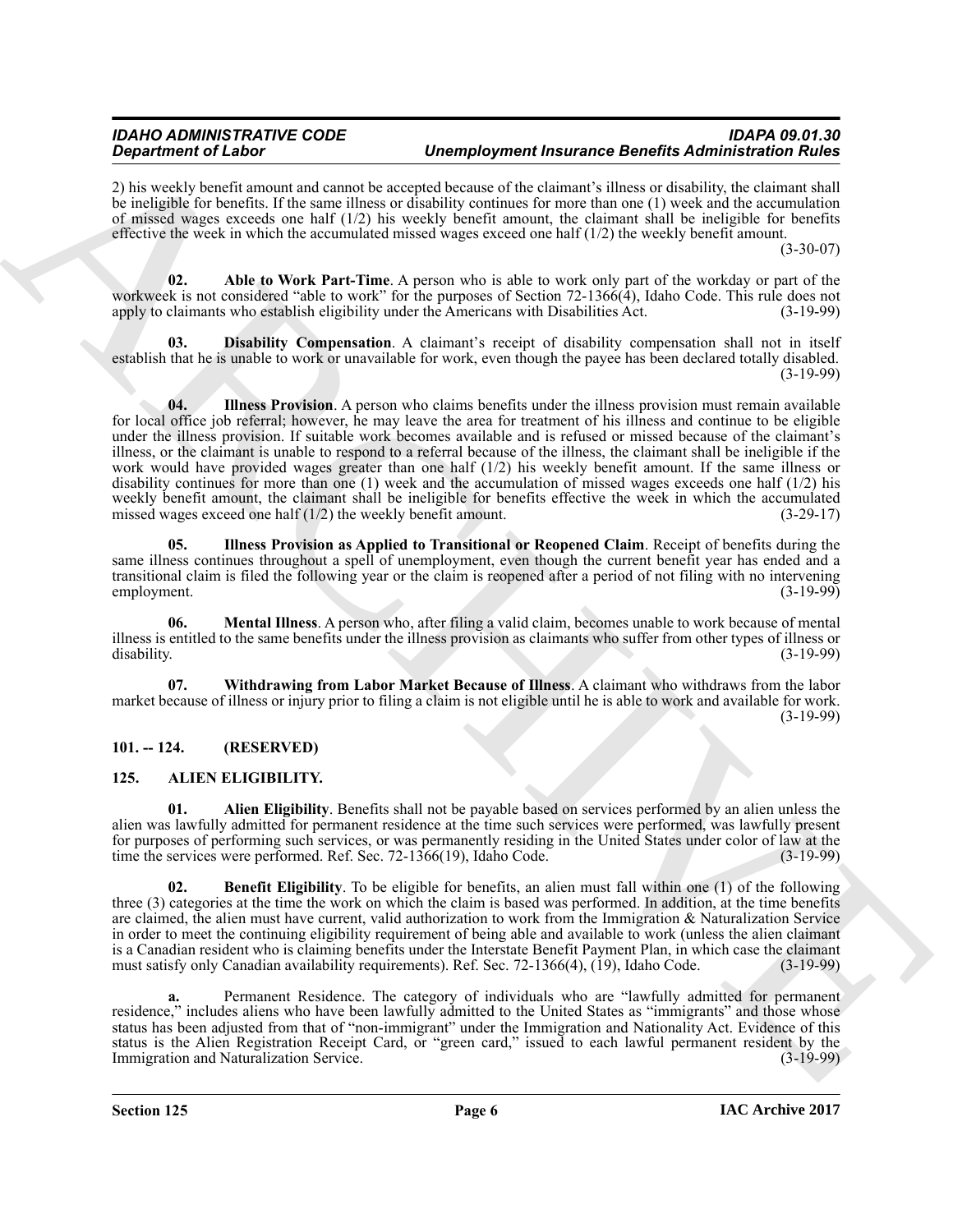**b.** Performing Services. The category of individuals who are "lawfully present for purposes of performing services" includes three (3) groups of aliens: (3-19-99)

i. Canadian and Mexican residents who commute daily or seasonally and are authorized to work in the United States; (3-19-99)

ii. Legally-admitted non-immigrants who are granted a status by the Immigration and Naturalization Service which authorizes them to work in the United States during their stay; and (3-19-99)

iii. Other aliens with Immigration and Naturalization Service authorization to work in the United States regardless of their status. (3-19-99)

Permanently Residing Under Color of Law. The category of individuals who are "permanently residing in the United States under color of law" includes the following groups of aliens: (3-19-99)

i. Refugees and parolees, as identified in the Immigration and Nationality Act; (3-19-99)

ii. Aliens presumed by the Immigration and Naturalization Service to be lawfully admitted for permanent residence; and

iii. Aliens who, after review of their particular circumstances under INS statutory or regulatory procedures, have been granted a status which allows them to remain in the United States for an indefinite period of time. For informal Immigration and Naturalization Service action to authorize an alien's residence under "color of law," the Immigration and Naturalization Service must know of the alien's presence, and must provide the alien with official, documented assurance that enforcement of deportation is not planned.

#### <span id="page-6-4"></span><span id="page-6-0"></span>**126. -- 149. (RESERVED)**

#### <span id="page-6-1"></span>**150. AMERICANS WITH DISABILITIES ACT (ADA).**

**Department of Labor<br>
Consideration** as Seven-The consequence the<br>summation of Labor Constraints and Seven-The consequence of individual<br>
polynomial service include the summation who commune daily or example) and as an<br>in An individual with a medically verifiable long term or permanent physical or mental disability (as defined at 29 C.F.R. Sec 1630.2(g)) which prevents the individual from working full time or during particular shifts shall not be deemed unable to work or unavailable for work for so long as he is able to perform some work and remains available for work to the full extent of his ability. Claimants meeting the above criteria shall be exempt from complying with eligibility requirements found elsewhere in these Rules which would be in conflict with the intent of this provision.

(3-19-99)

<span id="page-6-5"></span>**01. Availability Requirement**. For purposes of this rule, a claimant with a disability will be considered as having complied with the requirement of being available for work if he is willing to work the maximum number of hours that he has established through medically verifiable evidence that he is able to work. (3-19-99) hours that he has established through medically verifiable evidence that he is able to work.

**02. Full-Time Employment**. An individual claiming benefits under this provision will be considered fully employed and ineligible to receive benefits in any week that the individual works the maximum number of hours that he is able to work. (3-19-99) hours that he is able to work.

<span id="page-6-7"></span><span id="page-6-6"></span>**03. Long Term**. For purposes of this rule, "long term" is defined as twelve (12) months or longer.

(3-19-99)

#### <span id="page-6-2"></span>**151. -- 174. (RESERVED)**

#### <span id="page-6-8"></span><span id="page-6-3"></span>**175. AVAILABLE FOR WORK.**

The phrase "available for work" is defined as a state of mind which involves a readiness and willingness to work, and a desire to find a job, including the possibility of marketing one's services in the claimant's area of availability. There must remain a reasonable possibility of a claimant finding and obtaining, or being referred and hired for, suitable work. Ref. Sec. 72-1366(4). Idaho Code. (3-19-99) work. Ref. Sec.  $72-1366(4)$ , Idaho Code.

<span id="page-6-9"></span>**01.** Alternate Permanent Work. A claimant laid off from regular employment for a short period and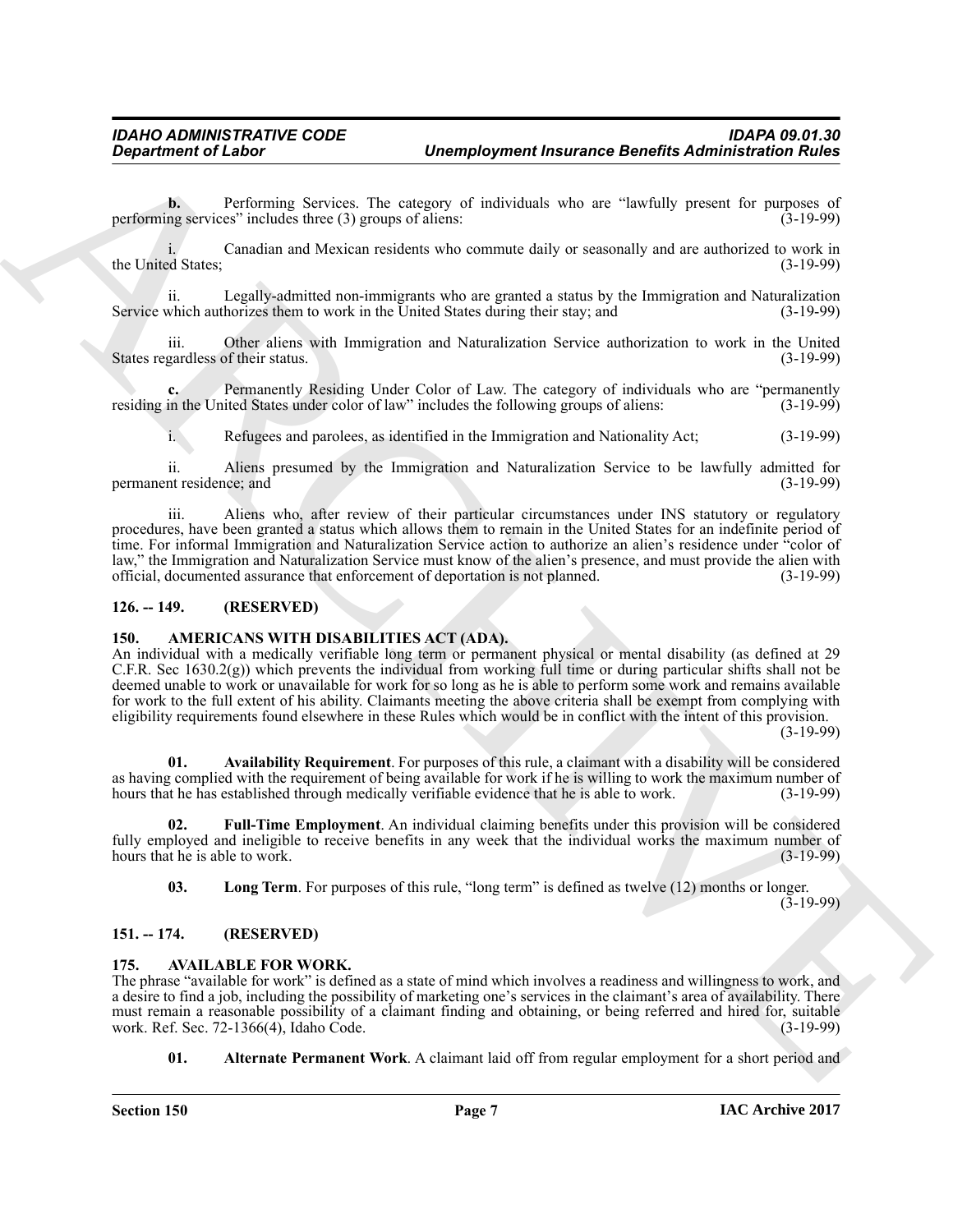who expects to be called back at any moment does not need to be available for alternate permanent work to be eligible for benefits. (3-19-99) eligible for benefits.

<span id="page-7-0"></span>**02. Availability Requirements**. The type of work for which the claimant is available must exist in the claimant's area to the extent that a normal unemployed person would generally find work within a reasonable period of time.  $(3-19-99)$ 

<span id="page-7-1"></span>**03. Child Care**. Child care must be arranged so as not to restrict a claimant's availability for work or for seeking work. (3-19-99)

<span id="page-7-2"></span>**04. Compelling Personal Circumstances**. A claimant must be available for the whole of the workweek for which he claims benefits except if he is unavailable due to compelling personal circumstances, his unavailability does not exceed a minor portion of his workweek, and during which time he does not refuse or miss suitable work that would have provided wages greater than one half (1/2) of his weekly benefit amount. For the purposes of this rule, compelling personal circumstances are defined as: (4-11-06)

**a.** A situation in which the claimant required the assistance of emergency response personnel; (4-11-06)

**b.** The serious illness or death or funeral of an immediate family member; or  $(4-11-06)$ 

<span id="page-7-3"></span>**c.** The wedding of the claimant or an immediate family member.  $(4-11-06)$ 

**d.** For the purposes of this rule, "immediate family member" is defined as a claimant's spouse, child, foster child, parent, brother, sister, grandparent, grandchild, or the same relation by marriage. (4-11-06)

**05.** Conscientious Objection. No person shall be held to be unavailable for work solely because of convictions not permitting work on a certain day. (3-19-99) religious convictions not permitting work on a certain day.

<span id="page-7-4"></span>**06. Contract Obligation**. A person who is bound by a contract which prevents him from accepting ployment shall not be eligible for benefits. (3-19-99) other employment shall not be eligible for benefits.

<span id="page-7-5"></span>**07. Distance to Work**. A claimant seeking work must be willing to travel the distance normally traveled by other workers in his area and occupation. (3-19-99)

<span id="page-7-6"></span>**08. Domestic Circumstances**. A claimant is not eligible for benefits if domestic circumstances take ce over the claimant's availability for work or for seeking work. (3-19-99) precedence over the claimant's availability for work or for seeking work.

<span id="page-7-7"></span>**09. Equipment**. Claimants will be required to provide necessary tools or equipment in certain occupations. The lack of these tools or equipment will directly affect a claimant's availability for work, unless he will accept other work. (3-19-99)

<span id="page-7-8"></span>**10. Evidence**. A claimant is responsible for providing proof of his availability for work and for seeking is availability is questioned or proof is required by these rules. (3-19-99) work if his availability is questioned or proof is required by these rules.

<span id="page-7-10"></span><span id="page-7-9"></span>**11. Experience or Training**. A claimant is expected to be available for work consistent with his past experience or training, provided there is no change in his ability to perform that work. (3-19-99)

**Decretion Cluster Channel Completer insurance Benefits Administration distribution of the control of the state of the control of the state of the state of the state of the state of the state of the state of the state of 12. Full-Time/Part-Time Work**. To be eligible for benefits, a claimant must be available for a full workweek and a full, normal workday unless the claimant establishes that a majority of the weeks worked in his base period were for less than full-time work or the claimant establishes eligibility under the Americans with Disabilities Act. An individual who restricts his availability to part-time work pursuant to Section 72-1366(4)(c), Idaho Code, will be considered fully employed and ineligible to receive benefits if the individual works hours comparable to his part-time work experience in his base period. (3-29-10)

<span id="page-7-11"></span>**13. Incarceration/Work Release**. A claimant who is incarcerated for any part of the claimant's normal workweek is not eligible for benefits for that week, unless the claimant can establish he has work release privileges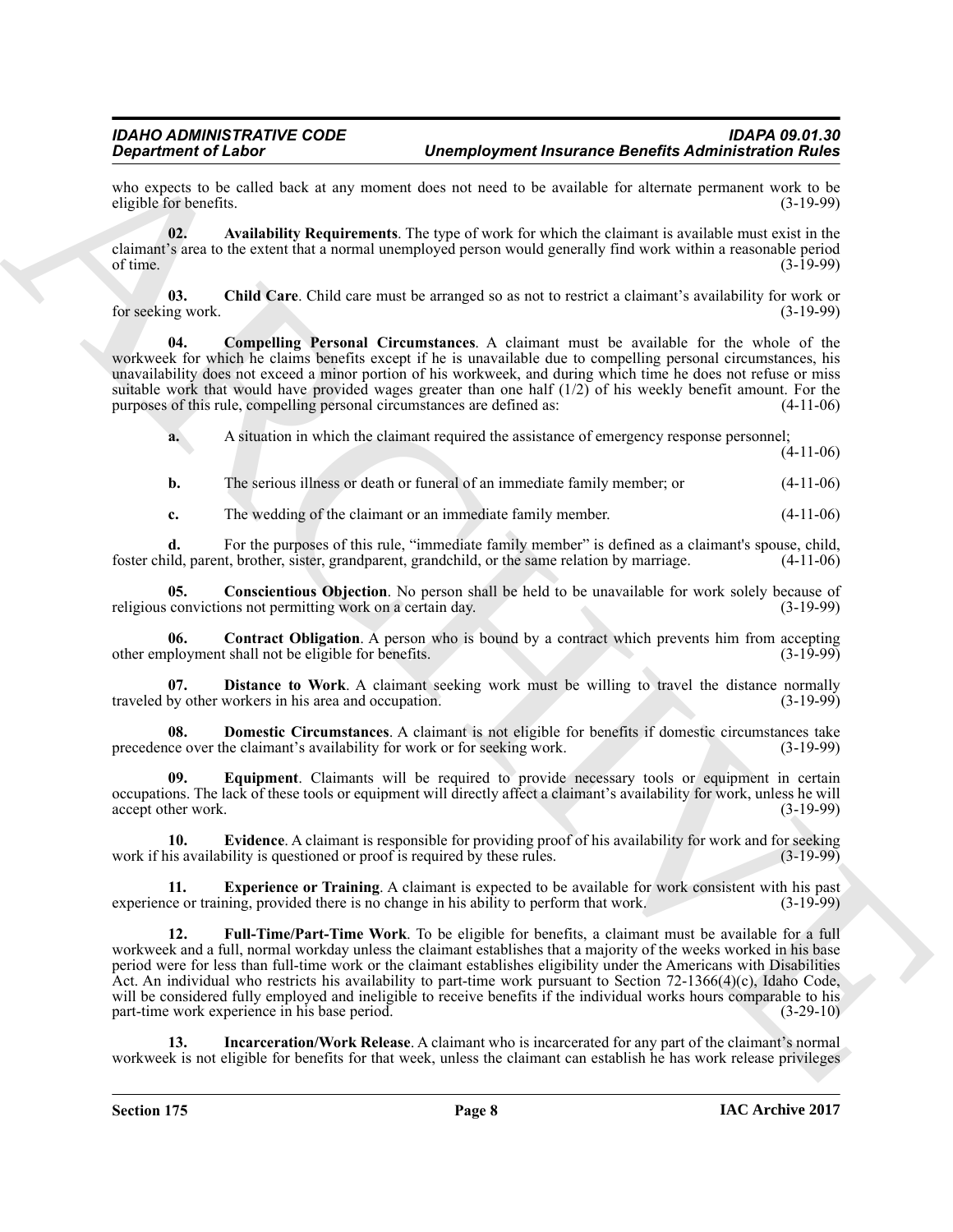which would provide him a reasonable opportunity to meet his work search requirements and obtain full-time employment. (3-19-99) employment.

<span id="page-8-0"></span>**14. Jury Duty/Subpoenas**. A claimant serving on jury duty or subpoenaed is excused from the availability and work-seeking requirements of the law for that time period. A claimant is not ineligible if he must refuse work because of the jury duty or subpoena. (3-19-99)

<span id="page-8-1"></span>**15. Licensing or Government Restrictions**. A claimant prohibited by law from engaging in certain work must be available for other employment to be eligible for benefits. (3-19-99)

<span id="page-8-2"></span>**16.** Moving to Remote Area. A claimant who moves to a remote locality where there is very little ty of obtaining work will be ineligible for benefits. (3-19-99) possibility of obtaining work will be ineligible for benefits.

<span id="page-8-3"></span>**17. Prospects for Work**. A claimant who is unemployed for a long period of time is expected to lower his expectations for employment and become available for work which may not have been previously considered suitable. (3-19-99) suitable. (3-19-99)

<span id="page-8-4"></span>**18. Public Official**. A public official who receives pay and performs "full-time" service is not unemployed or eligible for benefits. Part-time officials, even though receiving pay, may be considered available for work the same as any other individual employed on a part-time basis. Ref. Sec. 72-1312(1). (3-19-99)

<span id="page-8-5"></span>**19. Public Service**. Performing public service, including voluntary non-remunerated service, does not disqualify an individual for benefits as long as he is meeting the availability and work-seeking requirements.

(3-19-99)

<span id="page-8-6"></span>**20. Questionable Availability**. A claimant must be notified of his questionable availability status and given an opportunity to provide proof of his availability before a determination is made on the issue. (3-19-99)

<span id="page-8-7"></span>**21. Restricting Work to Within the Home**. A claimant who restricts his availability to only work done within the home which severely limits the work available to him is ineligible for benefits. (3-19-99)

<span id="page-8-8"></span>**22. School Attendance or a Training Course**. A person who is attending school or a training course may be eligible for benefits if the attendance does not conflict in any way with that person's availability for work or for seeking work and if he will discontinue attendance upon receipt of an offer of employment if there is a conflict<br>(3-19-99) (3-19-99) between employment and the schooling or training.

**Significant of Linkar C**<br> **Consider the state of the state of the state of the state of the state of the state of the state of the state<br>
complex model in the state of the state of the state of the state of the state of 23. Temporary Absence from Local Labor Market to Seek Work**. All claimants, regardless of their attachment to an industry or employer, must meet the same standard of remaining within their local labor market area during the workweek in order to be considered available for work, unless the primary purpose of a temporary absence<br>is to seek work in another labor market. (3-19-99) is to seek work in another labor market.

#### <span id="page-8-10"></span><span id="page-8-9"></span>**24. Time**. (3-19-99)

**a.** Time Restrictions. A claimant shall not impose restrictions on his time, including either hours of the day or days of the week, which will limit his availability to seek or accept suitable work. (3-19-99)

**b.** Shift Restrictions. A claimant who restricts his availability to a single shift may not be fully available for work if the restriction significantly reduces his chances of becoming employed. (3-19-99)

<span id="page-8-11"></span>**25. Transportation Difficulties**. Lack of transportation is not a bona fide reason for a claimant to fail to be available for or to seek work. Transportation is the responsibility of the claimant. (3-19-99)

**26. Unreasonable Restrictions on Working Conditions**. A claimant who places unreasonable restrictions on working conditions so as to seriously hinder his availability and search for work is ineligible for benefits. (3-19-99) benefits.  $(3-19-99)$ 

<span id="page-8-13"></span><span id="page-8-12"></span>**27.** Vacation. A person on a vacation approved by his employer during time when work is available is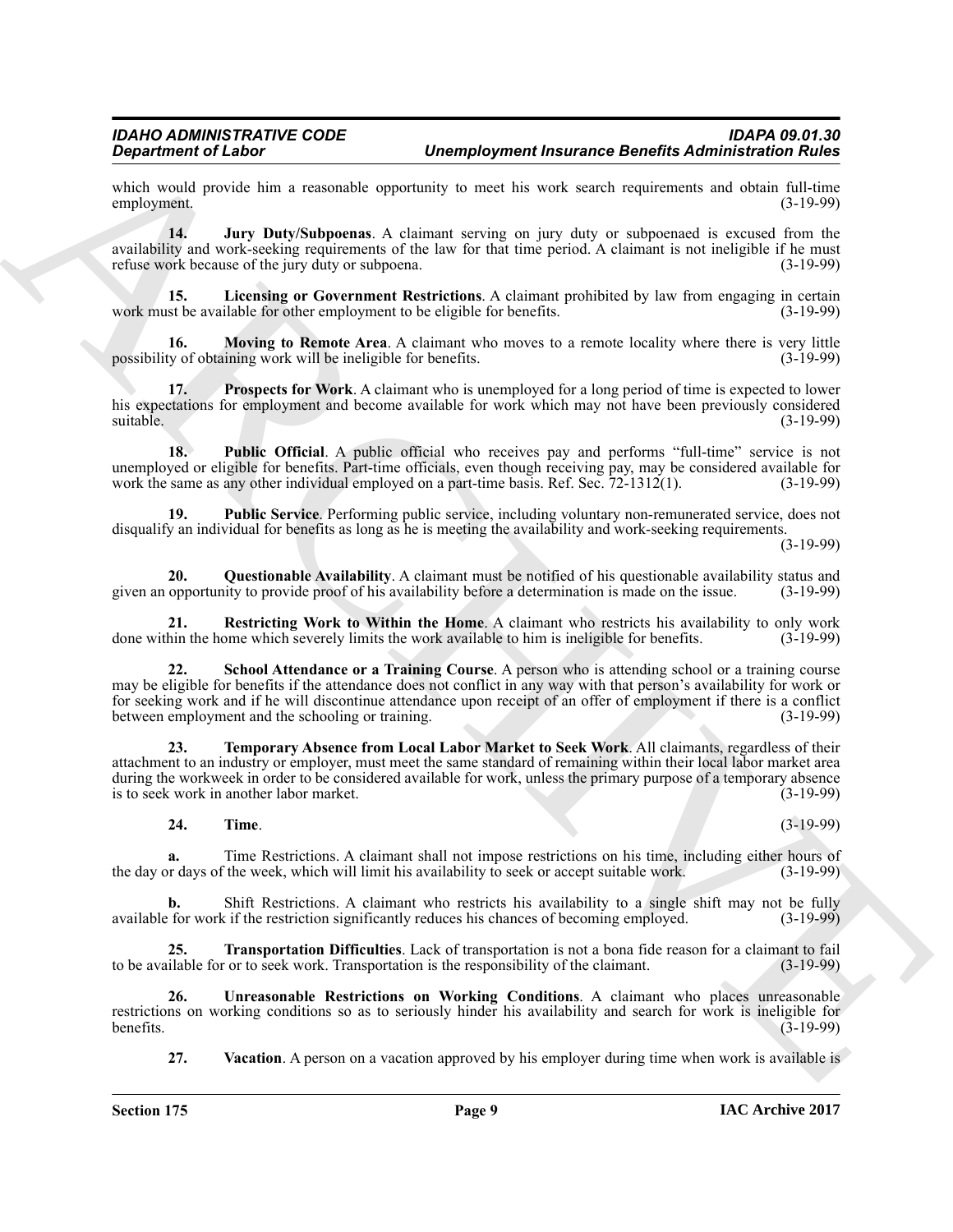not considered available for work nor eligible for benefits. (3-19-99)

<span id="page-9-6"></span>**28. Wages**. A claimant shall not be ineligible for benefits if the wages or other conditions of available work are substantially less favorable to the claimant than those prevailing for similar work in the local area. Ref. Sec. 72-1366(7)(b), Idaho Code. (3-19-99)

**a.** Demanding Higher Wages. A claimant shall be ineligible for benefits if he unduly restricts his availability for work by insisting on a wage rate that is higher than the prevailing wage for similar work in that area.

(3-19-99)

**b.** Prior Earnings. The claimant's prior earnings and past experience shall be considered in determining whether he is available for suitable work. (3-19-99)

<span id="page-9-7"></span>**29. Waiver of One-Year Training Limitation**. For purposes of approving a waiver of the one (1) year limitation on school or training courses, specified by Idaho Code Section 72-1366(8)(c)(ii), for claimants who lack skills to compete in the labor market, the following criteria must be met: (3-19-99)

**a.** Financial Plan. The claimant must demonstrate a workable financial plan for completing the school or training course after his benefits have been exhausted. (3-19-99)

**b.** Demand for Occupation. The claimant must establish there is a demand for the occupation in which the claimant will be trained. A "demand occupation" is one in which work opportunities are available and there is not a surplus of qualified applicants. (3-19-99) a surplus of qualified applicants.

**c.** Duration of Training. At the time that the claimant applies for the waiver, the duration of the school is course is no longer than two (2) years to completion. (3-19-99) or training course is no longer than two  $(2)$  years to completion.

**d.** Denial. No claimant shall be denied a waiver of the one (1) year limitation on school or training because the claimant is already enrolled or participating in the school or training at the time he requests the waiver.

(3-19-99)

#### <span id="page-9-0"></span>**176. -- 199. (RESERVED)**

#### <span id="page-9-8"></span><span id="page-9-1"></span>**200. CANCELLING CLAIMS.**

**Department of Lisbon Taxis and the engine of the state of the engine of the engine of definite and the engine of the state of the engine of the engine of the engine of the engine of the engine of the engine of the engine** Upon the written request of a claimant, a claim may be canceled at any time, provided that the claimant did not misrepresent or fail to report a material fact in making the claim and the claimant has repaid any benefits received on the claim, unless the benefits received will be offset from a new claim the claimant is filing. Ref. Sec. 72-1327A, Idaho Code. (3-19-99) Idaho Code. (3-19-99)

#### <span id="page-9-2"></span>**201. -- 224. (RESERVED)**

#### <span id="page-9-9"></span><span id="page-9-3"></span>**225. DECEASED CLAIMANTS.**

Upon the death of a benefit claimant who has completed a compensable period prior to his death, distribution of benefits due him shall be made to the surviving spouse or, if none, to the dependent child or children. If there is no surviving spouse nor dependent child or children, the benefits shall become the property of the claimant's estate.

 $(3-29-10)$ 

#### <span id="page-9-4"></span>**226. -- 249. (RESERVED)**

#### <span id="page-9-10"></span><span id="page-9-5"></span>**250. DETERMINATIONS/APPELLATE PROCESSES.**

<span id="page-9-11"></span>**01. Chargeability Determination**. The Department will issue a determination of chargeability to the major base period employer and include the right to protest the determination within fourteen (14) days of the date of service. Ref. Sec. 72-1351(2), Idaho Code. (3-19-99)

<span id="page-9-12"></span>**02. Continuing a Claim During Appellate Procedures**. While a decision concerning eligibility on a claim is pending at any appellate stage of review, claimants shall be advised to continue the regular filing of claims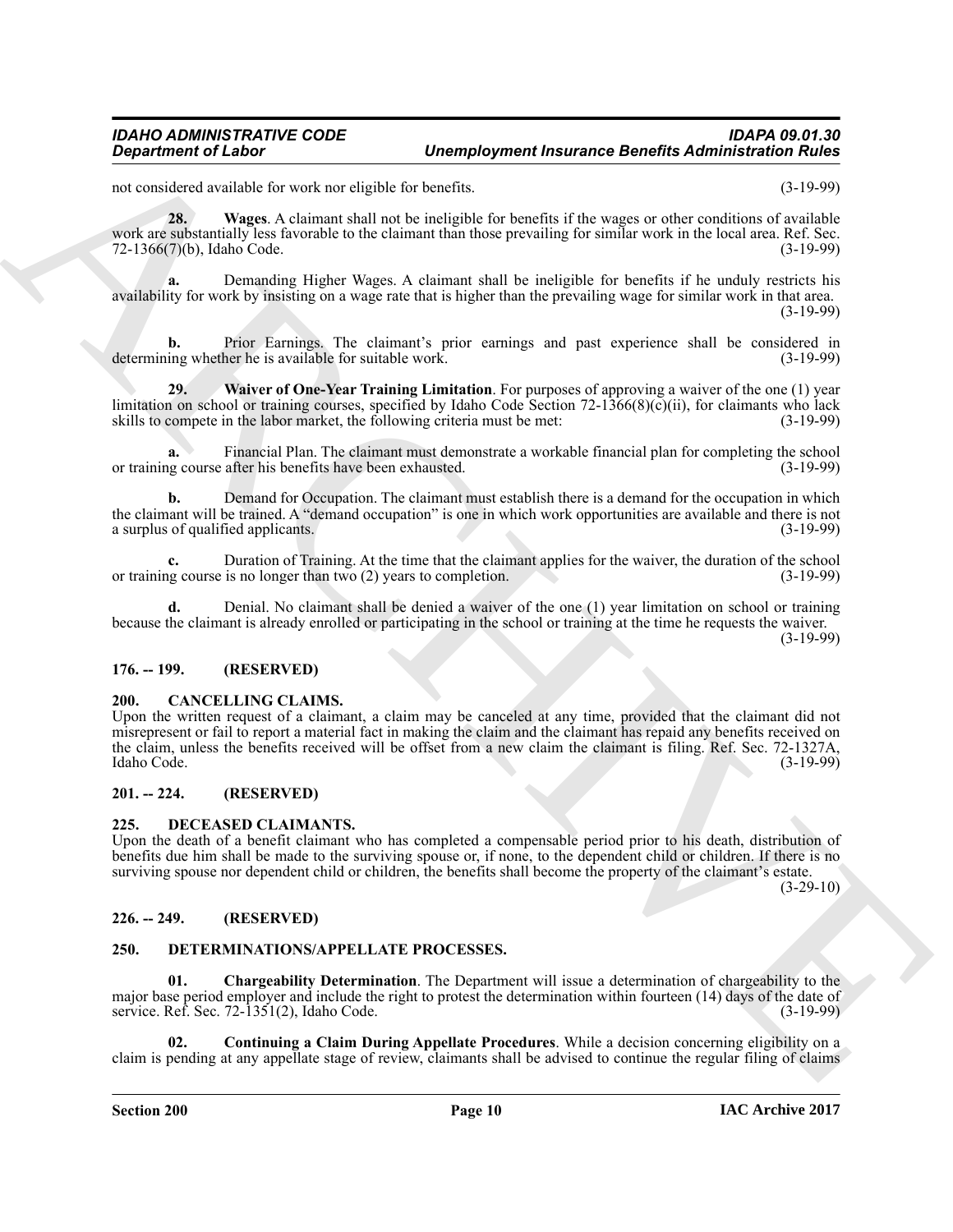during any week in which they may be eligible to receive benefits. Ref. Sec. 72-1368(1), Idaho Code. (3-19-99)

<span id="page-10-2"></span>**03. Corrected Monetary Determination**. The Department shall issue a corrected monetary determination when there is a change in base period wages which occurs within a year from the date of the last monetary determination based on such base period wages. Ref. Sec. 72-1367, 72-1368(4), Idaho Code. (3-19-99)

<span id="page-10-3"></span>**04. Non-Monetary Determination**. A non-monetary determination shall be made in writing and served on the interested parties when there is an issue as to whether a claimant meets the personal eligibility conditions of Section 72-1366, Idaho Code. Ref. Sec. 72-1368(3), Idaho Code. (3-19-99)

<span id="page-10-5"></span><span id="page-10-4"></span>**05. Rebuttal Procedure**. Whenever any information is provided in response to a claim, and the information contradicts a statement made previously, all interested parties shall be given an opportunity for rebuttal. Ref. Sec. 72-1368(3), Idaho Code.

**Department of Labor<br>
Uncomplegation in Barneton Barneton Barneton Barneton Barneton Barneton Barneton Barneton<br>
Summary Barneton Munderly Determination. The Tapacheses And Sec 2-1198(1), i.l.doc Cost 3-1199<br>
accounts are 06. Reestablishing Eligibility After a Determination of Ineligibility**. An individual who previously was found ineligible for benefits has the burden of proving he has reestablished his eligibility by having obtained bona fide work and received wages therefor in an amount of at least fourteen (14) times his weekly benefit amount. Evidence of requalifying wages includes, but is not limited to, the name of the employer, the mailing address, the dates of employment, the type of employment performed, and the claimant's gross earnings. Ref. Sec 72-1366(14), Idaho Code. (4-11-06)

### <span id="page-10-0"></span>**251. -- 274. (RESERVED)**

#### <span id="page-10-6"></span><span id="page-10-1"></span>**275. DISCHARGE.**

A claimant who has been discharged for misconduct in connection with his employment is ineligible. Ref. Sec. 72- 1366(5), Idaho Code.

<span id="page-10-7"></span>**01. Burden of Proof**. The burden of proving that a claimant was discharged for employment-related uct rests with the employer. (3-19-99) misconduct rests with the employer.

**02. Disqualifying Misconduct**. Misconduct that disqualifies a claimant for benefits must be connected claimant's employment and involve one of the following: (3-19-99) with the claimant's employment and involve one of the following:

<span id="page-10-8"></span>**a.** Disregard of Employer's Interest. A willful, intentional disregard of the employer's interest. (3-19-99)

**b.** Violation of Reasonable Rules. A deliberate violation of the employer's reasonable rules.  $(3-19-99)$ 

**c.** Disregard of Standards of Behavior. If the alleged misconduct involves a disregard of a standard of behavior which the employer has a right to expect of his employees, there is no requirement that the claimant's conduct be willful, intentional, or deliberate. The claimant's subjective state of mind is irrelevant. The test for misconduct in "standard of behavior cases" is as follows: (3-19-99)

i. Whether the claimant's conduct fell below the standard of behavior expected by the employer; and  $(3-19-99)$ 

<span id="page-10-10"></span><span id="page-10-9"></span>ii. Whether the employer's expectation was objectively reasonable in the particular case. (3-19-99)

**03. Inability to Perform or Ordinary Negligence**. Mere inefficiency, unsatisfactory conduct, failure of good performance as the result of inability or incapacity, inadvertencies, isolated instances of ordinary negligence, or good faith errors in judgment or discretion are not considered misconduct connected with employment. (3-19-99)

**04. Non-Job Related Conduct**. If the claimant has been discharged for conduct involving personal, non-job related behavior, the discharge is not for misconduct connected with employment. (3-19-99)

<span id="page-10-11"></span>**05. When Notice of Discharge Prompts a Resignation**. If a claimant has resigned after receiving a notice of discharge (or lay off due to a lack of work), but before the effective date of the discharge, both "separations"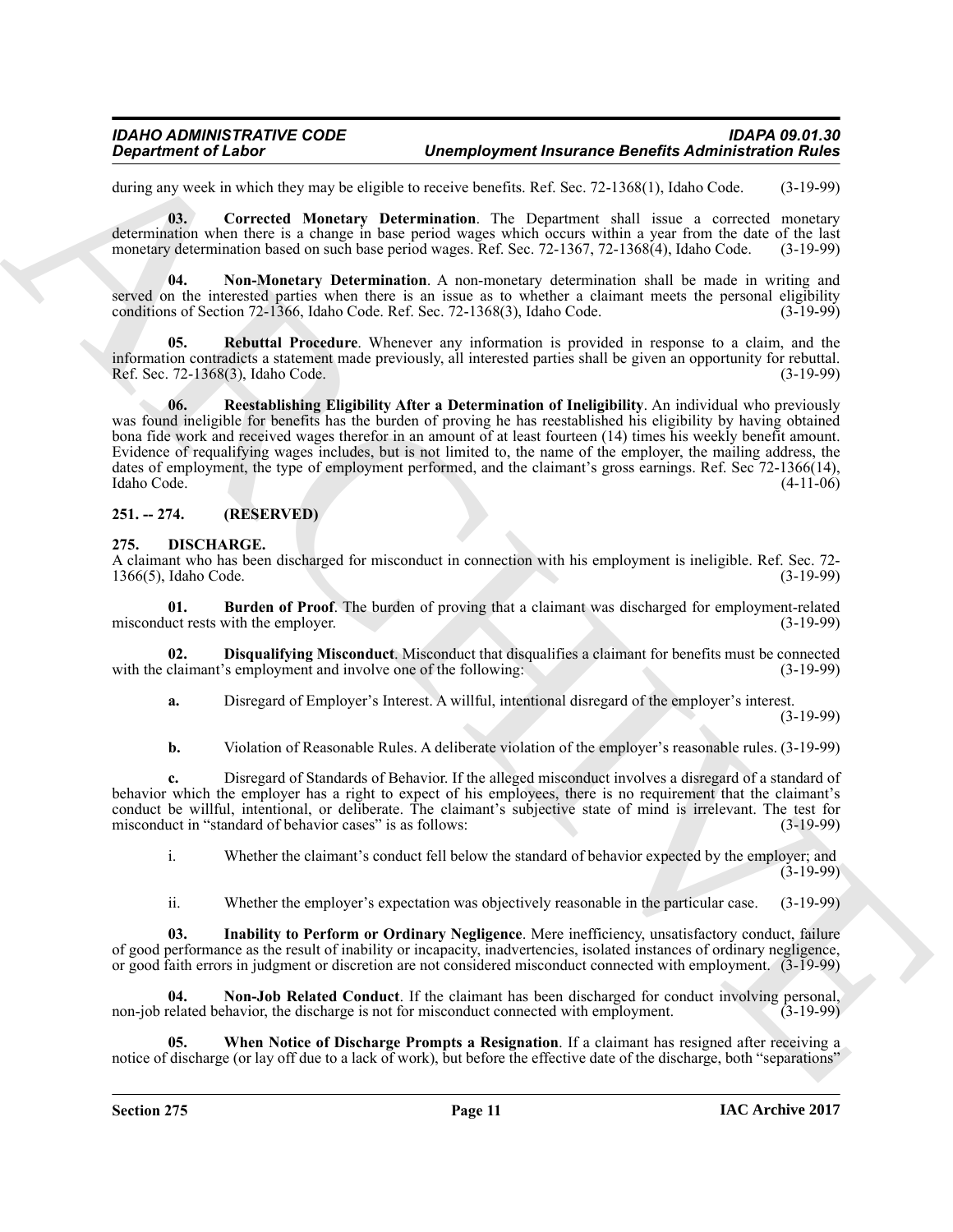must be considered. The following three (3) elements should be present for both actions to affect the claimant's eligibility: (3-19-99) eligibility: (3-19-99)

**a.** The employee was given notice by the employer of a specific separation date; (3-19-99)

**b.** The employee's decision to quit before the effective date of the termination was a consequence of ing separation; and (3-19-99) the pending separation; and

<span id="page-11-2"></span>**c.** The voluntary quit occurred a short time prior to the effective date of the termination. (3-19-99)

**06. Indefinite Suspension**. A claimant who has been suspended without pay for an indefinite period of time, who has not been given a date to return to work, is considered discharged. A determination will be made as to whether the discharge was for misconduct connected with employment. (3-15-02) whether the discharge was for misconduct connected with employment.

### <span id="page-11-0"></span>**276. -- 324. (RESERVED)**

#### <span id="page-11-3"></span><span id="page-11-1"></span>**325. EMPLOYEES OF EDUCATIONAL INSTITUTIONS.**

Benefits based on wages earned for services performed for an educational institution or educational service agency shall not be paid for any week which commences during a period between two (2) successive school years or terms, or during vacation periods and holiday recesses within terms, if an individual performs services in the first year or term and there is a contract or reasonable assurance that the individual will perform such services in the second year<br>or term. Ref. Sec. 72-1366(17)(a), (b), (c), (d), Idaho Code. or term. Ref. Sec. 72-1366(17)(a), (b), (c), (d), Idaho Code.

<span id="page-11-4"></span>**01. Possibility of Employment**. An offer of employment by an educational institution or service agency is not "bona fide" if merely a possibility of employment exists. A possibility of employment, rather than a reasonable assurance, exists when: (3-19-99) reasonable assurance, exists when:

**a.** The circumstances under which the claimant would be employed are not within the control of the nal institution; and (3-19-99) educational institution; and

**b.** The educational institution does not provide evidence that such an individual normally would perform services the following academic year. (3-19-99)

<span id="page-11-5"></span>**02. Reasonable Assurance**. "Reasonable assurance" of continuing employment exists when an educational institution or service agency provides an oral or written statement to the Department indicating that the claimant has been given a bona fide offer of a specific job in the second academic period. In addition, for such "reasonable assurance" to exist, the terms and conditions of the job offered in the second period must not be substantially less favorable than the terms and conditions of the job performed in the first period. (4-5-00)

<span id="page-11-7"></span><span id="page-11-6"></span>**03. Reasonable Assurance Later Given**. A claimant who initially has been determined not to have a reasonable assurance of continuing employment, will subsequently become disqualified for benefits under Sections 72-1366(17)(a), (b), or (c), Idaho Code, when an educational institution or service agency gives the claimant such reasonable assurance. (3-19-99)

**Signalization of Links "Complete the United States and the United States and the United States and the United States and the United States and the United States and the United States and the United States and the United 04.** Retroactive Payments. As provided in Section 72-1366(17)(b), Idaho Code, retroactive payment of benefits will be made to claimants who were denied solely by reason of having reasonable assurance of continuing employment and who were not offered an opportunity to perform services in the second school year or term. Such individuals must file a written application for the retroactive payment with the Department no later than thirty (30) days after the beginning of the second school year or term or retroactive payment will not be made. In addition, the claimant must provide written evidence from the employer who previously provided reasonable assurance of continuing work, that the claimant was not offered an opportunity to return to work in the second of two (2) successive school years or terms. (3-19-99)

<span id="page-11-8"></span>**05. Under Contract, but Between School Terms**. Employees of educational institutions who are hired under contract for the school term, shall be considered unemployed between school terms even though they<br>may receive their salary in twelve (12) monthly payments. (3-19-99) may receive their salary in twelve  $(12)$  monthly payments.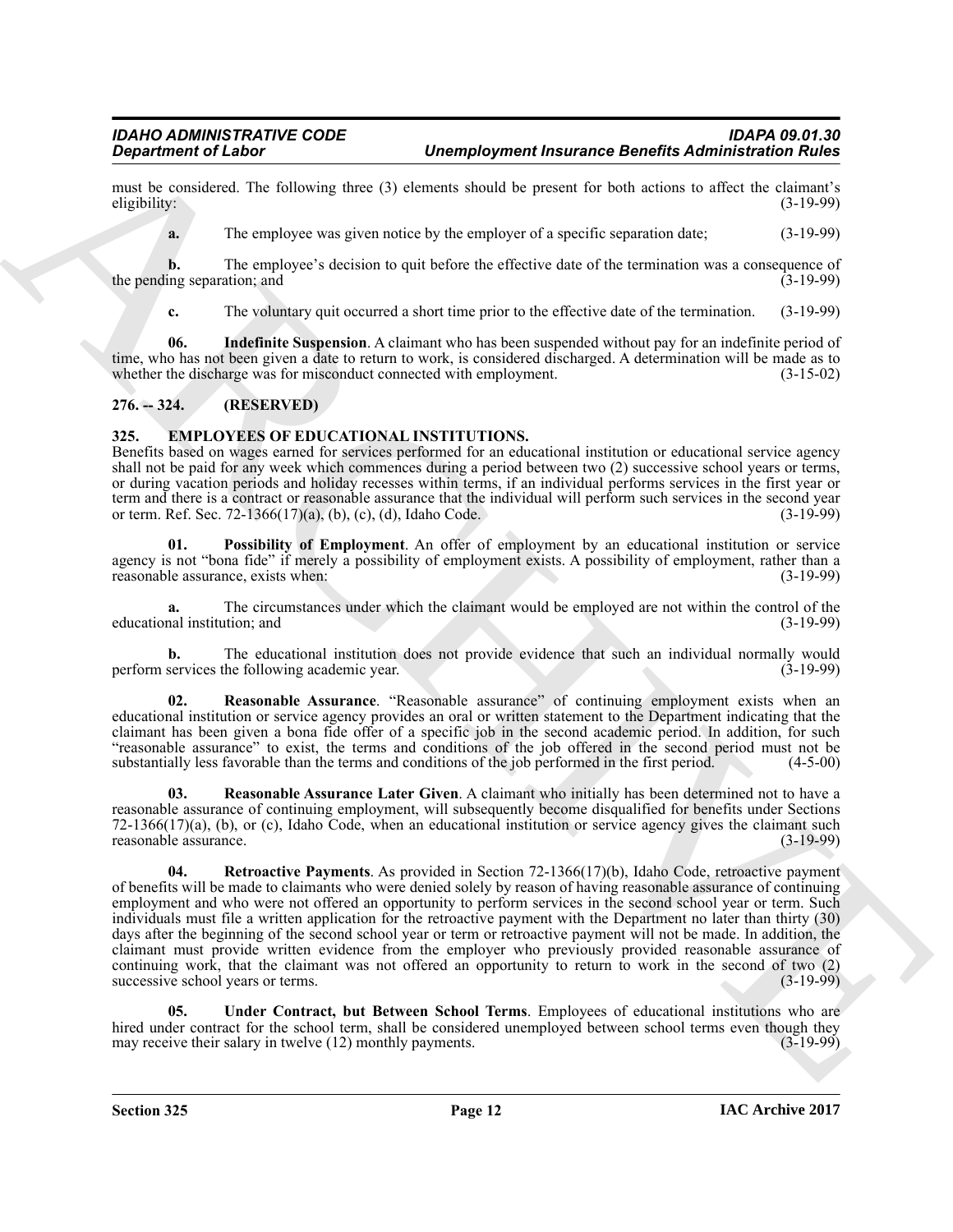<span id="page-12-0"></span>**326. -- 349. (RESERVED)**

#### <span id="page-12-4"></span><span id="page-12-1"></span>**350. EXTENDED BENEFITS.**

<span id="page-12-5"></span>Ref. Sec. 72-1367A(3)(d), Idaho Code. (3-19-99)

**01. Evidence of Employment for Extended Benefits**. Satisfactory evidence that an individual's prospects for obtaining work in his customary occupation within a reasonably short period includes:

**a.** A letter signed by a prospective employer giving assurances of work within the next four (4) weeks; or  $(3-19-99)$ 

**b.** A verifiable, written statement by the claimant that he will have work within the next four (4) weeks.  $(3-19-99)$ 

<span id="page-12-6"></span>**02. Remuneration Earned**. Remuneration earned must be in employment where an employee-<br>r relationship exists to satisfy requalification requirements for Extended Benefits. (3-19-99) employer relationship exists to satisfy requalification requirements for Extended Benefits.

#### <span id="page-12-2"></span>**351. -- 374. (RESERVED)**

# <span id="page-12-7"></span><span id="page-12-3"></span>**375. FULLY EMPLOYED/NOT UNEMPLOYED.**

Ref. Section 72-1312(1), Idaho Code. (3-29-12)

<span id="page-12-9"></span>**01. Excessive Earnings Week**. An excessive earnings week is a week in which the claimant's wages allocable to that week are more than one and one half  $(1-1/2)$  times the claimant's weekly benefit amount.  $(3-19-99)$ 

<span id="page-12-10"></span>**02. Leave of Absence**. A claimant who is on a mutually agreed upon leave of absence is employed and not eligible for benefits. In order to meet the definition of "leave of absence," the employer must have committed to the claimant's return to work at the end of the leave. (3-19-99)

<span id="page-12-11"></span><span id="page-12-8"></span>**03. Suspension**. A claimant who has been suspended with or without pay for a specific number of days, who has been given a date to resume employment after the suspension, is not considered unemployed and is not eligible for benefits. (3-15-02) eligible for benefits.

**Considered Called Construction**<br>
336. **ARCHIVE INTERFERENCE INTERFERENCE CONSIDERATION CONSIDERATION (1999)<br>
336. <b>EXPLICATION INTERFERENCE CONSIDERATION** (1999)<br>
336. **EXPLICATION INTERFERENCE CONSIDERATION** (1999)<br>
487 **04. Corporate Officer**. A corporate officer whose claim for benefits is based on wages with a corporation in which the corporate officer or a family member of the corporate officer has an ownership interest is considered unemployed and eligible for benefits only when his unemployment is due to circumstances beyond his control or the control of a family member of the corporate officer with an ownership interest in the corporation. A corporate officer has the burden of proving by a preponderance of evidence that he is unemployed due to circumstances beyond his control or the control of a family member with an ownership interest in the corporation.

(3-29-12)

**a.** Not unemployed. Corporate officers are not unemployed and are ineligible for benefits in any week during the corporate officer's term of office with the corporation even if wages are not being paid.  $(3-29-12)$ 

**b.** Circumstances beyond a corporate officer's control or the control of a family member with an ownership interest in the corporation. Circumstances beyond a corporate officer's or a family member's control are circumstances that last through the corporate officer's benefit year end date and include, but are not limited to, the following: (3-29-12)

Unemployment due to the corporate officer's removal from the corporation under circumstances resonal eligibility conditions set forth in Section 72-1366, Idaho Code; (3-29-12) that satisfy the personal eligibility conditions set forth in Section 72-1366, Idaho Code;

| ii. | Unemployment due to dissolution of the corporation; or | $(3-29-12)$ |
|-----|--------------------------------------------------------|-------------|
|     |                                                        |             |

iii. Unemployment due to the sale of the corporation to an unrelated third party. (3-29-12)

**c.** Rebuttable presumption - Overpayment. If at any time during the benefit year the corporate officer resumes or returns to work for the corporation, it shall be a rebuttable presumption that the corporate officer's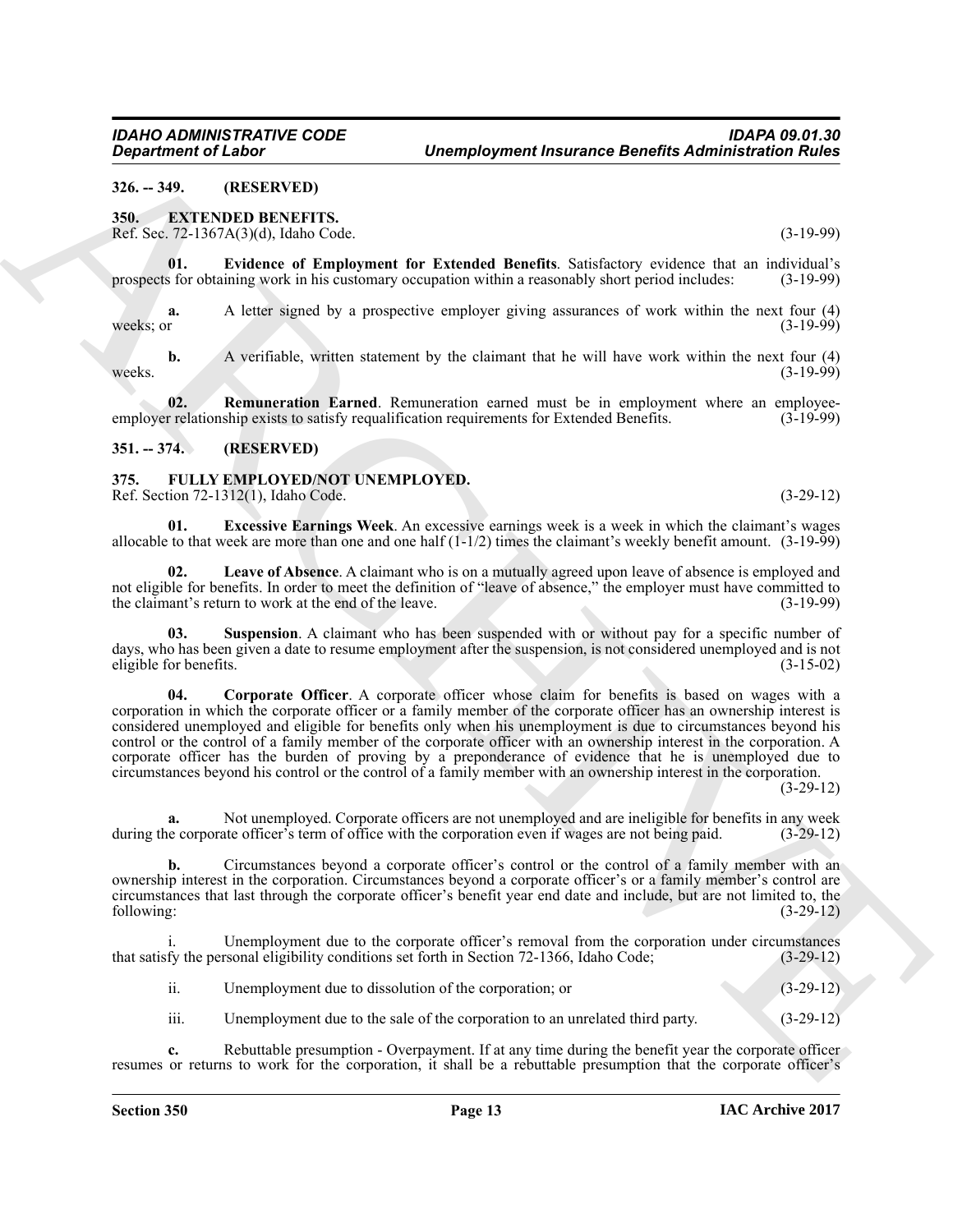unemployment was due to circumstances within the corporate officer's control or the control of a family member with an ownership interest in the corporation, and all benefits paid to the corporate officer during the benefit year shall be considered an overpayment for which the corporate officer shall be liable for repayment. (3-29-12)

**d.** Family member. "Family member" is defined as a person related by blood or marriage as a parent, stepparent, grandparent, spouse, brother, sister, child, stepchild, adopted child or grandchild. (3-29-12)

#### <span id="page-13-0"></span>**376. -- 399. (RESERVED)**

#### <span id="page-13-2"></span><span id="page-13-1"></span>**400. LABOR DISPUTE/UNION RULES.**

A "labor dispute" is defined as a controversy with respect to one (1) or more of the following: wages, hours, working conditions; or right of representation affecting the work or employment of a number of individuals employed for hire which results in a deadlock or impasse between the contending parties. Ref. Sec. 72-1366(7), (10), Idaho Code.

(3-19-99)

<span id="page-13-3"></span>**01. Burden of Proving Nonparticipation**. The burden of proving non-participation, lack of financing and similar factors is upon the claimant who is seeking to avoid being found ineligible on the basis that his unemployment is due to a labor dispute. unemployment is due to a labor dispute.

<span id="page-13-4"></span>**02. Involvement of Work Site in Labor Dispute**. A claimant shall not be denied benefits because of a labor dispute if the dispute is not in any way directly connected with the factory, the establishment, or the premises at which the individual is or was last employed. (3-19-99)

<span id="page-13-5"></span>**03. Lack of Work**. A claimant's unemployment shall be deemed due to lack of available, suitable work and not due to a labor dispute if it is shown that because of the labor dispute the employer's business has fallen off to the extent that he can no longer utilize the services of the claimant due to the drop in business. (3-19-99)

<span id="page-13-6"></span>**04. Laid Off Before Labor Dispute**. A claimant laid off because of lack of work from an employer where a labor dispute later occurred shall not be considered unemployed due to the labor dispute.

<span id="page-13-7"></span>**05. Merits of Labor Dispute**. The Department shall not make a determination on the merits of a labor (3-19-99) dispute. (3-19-99)

<span id="page-13-8"></span>**06.** Period of Ineligibility. The period of ineligibility applies for the whole of any week in which any claimant's unemployment is due to a labor dispute. (3-19-99) part of a claimant's unemployment is due to a labor dispute.

<span id="page-13-9"></span>**07. Picketing Work Site**. The act of picketing the work site of a labor dispute constitutes participation in the labor dispute, whether or not payment is made for such services. (3-19-99)

<span id="page-13-11"></span><span id="page-13-10"></span>**08. Refusal to Cross Picket Line**. Voluntary refusal to cross a peaceable picket line to work constitutes participation in the labor dispute. (3-19-99)

**Construction of Lineary interaction of Novella Department and the state of the constraint of North Construction of North Construction of North Construction of North Construction of North Construction of North Constructio 09. Subsequent Employment**. Subsequent employment does not make the claimant eligible for benefits if his unemployment is still due to the labor dispute. As long as the claimant intends to return to the employer where the labor dispute exists, his unemployment is due to the labor dispute regardless of any intervening employment. (3-19-99)

<span id="page-13-12"></span>**10. Termination of Labor Dispute**. The period of ineligibility due to the labor dispute terminates at the end of the calendar week in which the labor dispute no longer exists. The termination of the dispute does not automatically make a claimant eligible for benefits. (3-19-99) automatically make a claimant eligible for benefits.

<span id="page-13-13"></span>**11. Union Member**. The fact that an individual is a dues-paying union member alone does not constitute financing a labor dispute. Nor does the fact that he is not a union member establish that he is not financing or participating in the dispute.

<span id="page-13-14"></span>**12. Union Requirements**. Union rules and requirements do not supersede the Employment Security law. (3-19-99)

**Section 400 Page 14**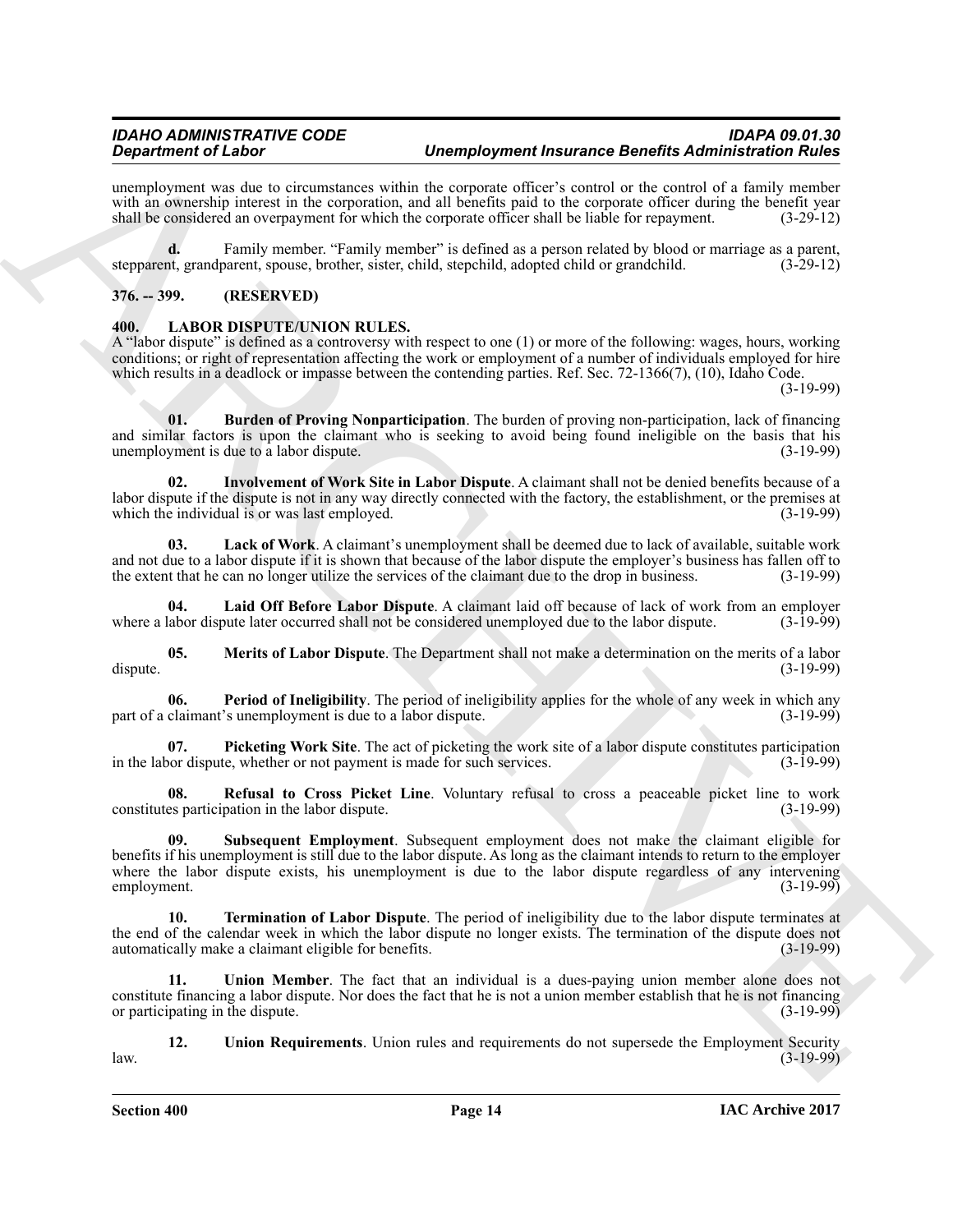#### <span id="page-14-0"></span>**401. -- 424. (RESERVED)**

#### <span id="page-14-2"></span><span id="page-14-1"></span>**425. NEW CLAIMS/ADDITIONAL CLAIMS.** Ref. Sec. 72-1308, Idaho Code. (3-19-99)

<span id="page-14-3"></span>**01. Claims for Benefits, Delayed Filing**. When the Central Claims Office has determined that a claimant's attempt to file an initial claim was delayed due to problems with the Department's telephone or electronic filing system, the claim may be backdated if the claimant reported the access problem to the Central Claims Office within seven (7) days of the date the problem occurred. When a claim is backdated, the continued claim report for the period of time involved will be considered timely if filed during the same week or the next week after the claim is filed. (6-2-17) filed.  $(6-2-17)$ T

<span id="page-14-4"></span>**02. Effective Date of Backdated Claims**. When the filing of an initial claim for benefits is backdated due to a Department system malfunction, the effective date shall be the Sunday of the week in which the claimant first reported to the Central Claims Office to file the claim or attempted to access the telephone or electronic claim filing system and there were problems with the system. (6-2-17) filing system and there were problems with the system.

<span id="page-14-5"></span>**03.** Filing of New Claims. New intrastate and interstate claims may be filed electronically or by eat the Department's discretion. (3-29-17) telephone at the Department's discretion.

**Department of Labor<br>
441.** CA: **CASSER CONTROL** CONTROL CONTROL CONTROL CONTROL CONTROL CONTROL CONTROL CONTROL CONTROL CONTROL CONTROL CONTROL CONTROL CONTROL CONTROL CONTROL CONTROL CONTROL CONTROL CONTROL CONTROL CONT **a.** Electronically Filed Claims. Claimants may file claims electronically by accessing Idaho's Internet claim system through the Internet or, if filing through an Idaho Works location, by accessing the Department's Intranet claim system. Electronically filed claims will be date and time stamped at the time the claimant begins the application process. The claim will not be completed until the claimant has finished the process and has electronically submitted the claim to the Department. A claim filed via the Internet or an Idaho Works location shall be effective as of the Sunday of the week of the date shown on the date/time stamp. A claim filed electronically will automatically be assigned to the local office that services the zip code for the mailing address provided by the claimant. (3-30-01)

**b.** Interstate Claims. Any claim filed by an interstate claimant shall be accepted in the same manner and under the same conditions for which claims are accepted from intrastate claimants. Interstate claimants may also file claims by calling the Department's interstate claims unit. A claim filed via telephone shall be effective as of the Sunday of the week in which the claimant first calls the interstate claims unit to initiate the claim Sunday of the week in which the claimant first calls the interstate claims unit to initiate the claim.

**c.** Itinerant Locations. Claims may be filed at itinerant points established by the Department for the taking of claims. A claim filed at an itinerant point on the first regular itinerant visit after the claimant's separation will be effective as of the Sunday preceding the first business day of the period of unemployment. If the claimant has filed the claim on a date later than the first regular itinerant visit, the claim shall be effective as of the Sunday preceding the date the claim is actually filed. (3-30-01) preceding the date the claim is actually filed.

<span id="page-14-6"></span>**04. Itinerant Claims**. Itinerant points for the taking of unemployment insurance claims may be established, changed, or discontinued at administrative discretion. Where itinerant service is being inaugurated, changed, or discontinued for a particular community, public notice of such inauguration, change, or discontinuance shall be conspicuously posted and public notification placed in a daily or weekly newspaper of general distribution for the affected community two (2) weeks prior to such inauguration, change or discontinuance. Ref. Sec. 72-1368(1), Idaho Code. (3-19-99)

<span id="page-14-7"></span>**05. Registration for Work**. All claimants who cannot demonstrate a firm attachment to an employer, industry, or union will be required to register for employment. Unless otherwise requested by the claimant, such registration should apply only to the days or parts of the days that the claimant is in fact unemployed and available for employment. The work history of each claimant shall be recorded, and a work application completed and filed. Ref. Sec. 72-1366(2), Idaho Code. (3-19-99)

<span id="page-14-8"></span>**06. Registration/Reporting Requirements -- Interstate Claimants**. Interstate claimants shall be required to register for work in the State in which they reside and to comply with the same reporting requirements prescribed for regular Idaho intrastate claimants. Ref. Sec. 72-1366(1), (2), Idaho Code. (4-11-06) prescribed for regular Idaho intrastate claimants. Ref. Sec.  $72-1366(1)$ ,  $(2)$ , Idaho Code.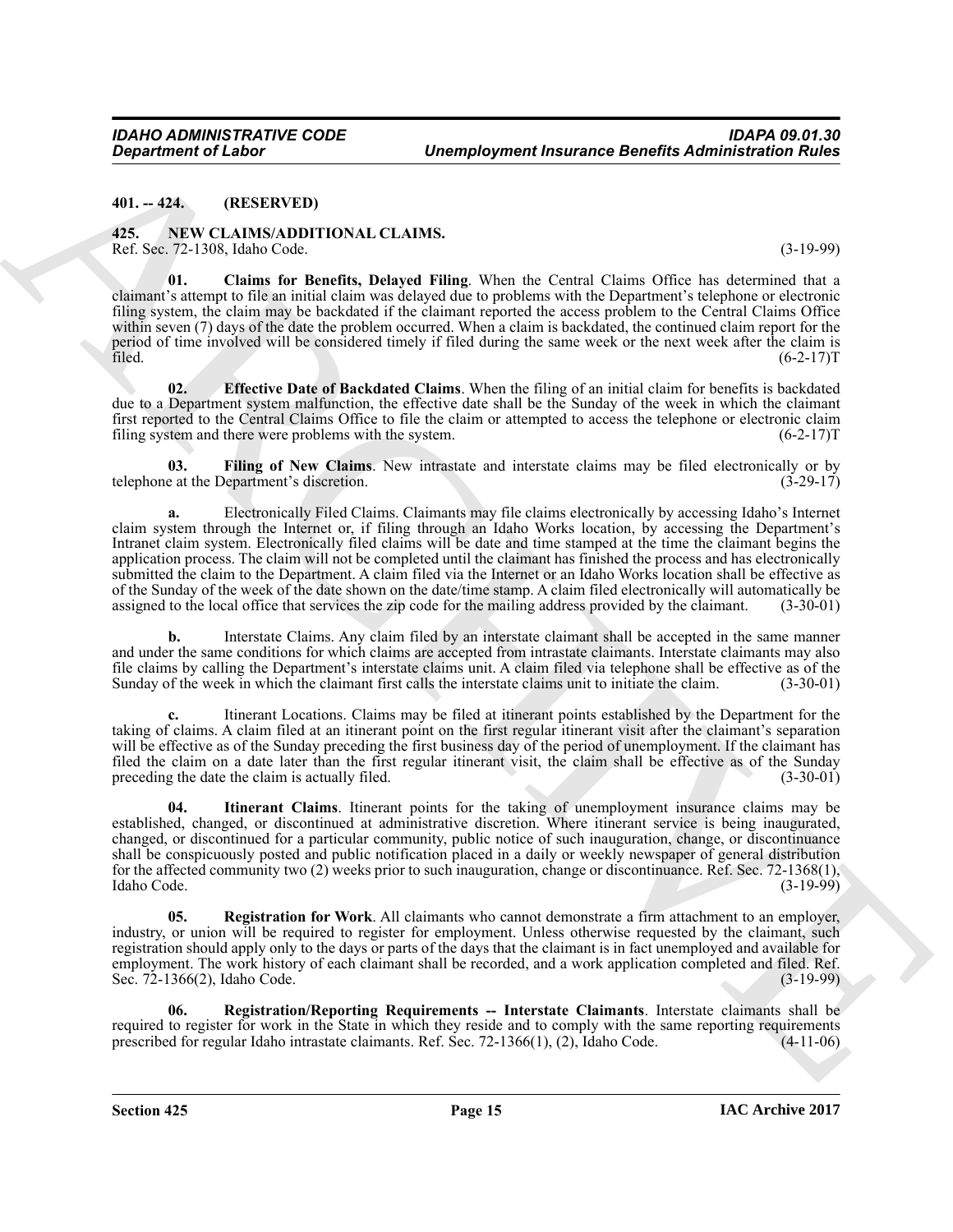<span id="page-15-0"></span>

|                          | <b>Department of Labor</b>                                                                                                                                                                                 | <b>Unemployment Insurance Benefits Administration Rules</b>                                                                                                                                                                                                                                                                                                                                                                                                                                                                                                                                                                                                                                                         |             |
|--------------------------|------------------------------------------------------------------------------------------------------------------------------------------------------------------------------------------------------------|---------------------------------------------------------------------------------------------------------------------------------------------------------------------------------------------------------------------------------------------------------------------------------------------------------------------------------------------------------------------------------------------------------------------------------------------------------------------------------------------------------------------------------------------------------------------------------------------------------------------------------------------------------------------------------------------------------------------|-------------|
| 07.                      | Any individual making a claim for benefits shall provide the Department with:                                                                                                                              | Requirement to Provide Information. If a claimant fails to provide the Department with all<br>necessary information pertinent to eligibility, the claimant may be denied benefits until the information is provided.                                                                                                                                                                                                                                                                                                                                                                                                                                                                                                | $(3-15-02)$ |
| a.                       | The claimant's legal name;                                                                                                                                                                                 |                                                                                                                                                                                                                                                                                                                                                                                                                                                                                                                                                                                                                                                                                                                     | $(3-15-02)$ |
| b.                       | The claimant's Social Security Number;                                                                                                                                                                     |                                                                                                                                                                                                                                                                                                                                                                                                                                                                                                                                                                                                                                                                                                                     | $(3-15-02)$ |
| c.                       | The address where the claimant's mail is delivered;                                                                                                                                                        |                                                                                                                                                                                                                                                                                                                                                                                                                                                                                                                                                                                                                                                                                                                     | $(3-15-02)$ |
| d.                       | The claimant's place of last employment;                                                                                                                                                                   |                                                                                                                                                                                                                                                                                                                                                                                                                                                                                                                                                                                                                                                                                                                     | $(3-15-02)$ |
| e.                       | recent and base-period employers;                                                                                                                                                                          | The name, correct mailing address, and the reason for separation from all of the claimant's most                                                                                                                                                                                                                                                                                                                                                                                                                                                                                                                                                                                                                    | $(3-15-02)$ |
| f.                       |                                                                                                                                                                                                            | If requested by the Department, a list of all other employment in the past twenty-four $(24)$ months;                                                                                                                                                                                                                                                                                                                                                                                                                                                                                                                                                                                                               | $(3-15-02)$ |
| g.                       |                                                                                                                                                                                                            | The claimant's plans for finding other employment at the earliest possible time; and                                                                                                                                                                                                                                                                                                                                                                                                                                                                                                                                                                                                                                | $(3-15-02)$ |
| h.                       | Other information necessary for the proper processing of the claim.                                                                                                                                        |                                                                                                                                                                                                                                                                                                                                                                                                                                                                                                                                                                                                                                                                                                                     | $(3-15-02)$ |
| requirements.            |                                                                                                                                                                                                            | Once a claim has been established, the claimant must provide, upon request, a record of the<br>claimant's work search, in order for the Department to assess the claimant's compliance with personal eligibility                                                                                                                                                                                                                                                                                                                                                                                                                                                                                                    | $(3-15-02)$ |
| mailing of the notice.   |                                                                                                                                                                                                            | If the claimant's identifying information does not match with data provided by the Social Security<br>Administration, the Division of Motor Vehicles, or other public entities for identity verification purposes, the<br>claimant will be provided notice and an opportunity to provide proof of identity before benefits may be denied for<br>failure to provide proof of identity. A claimant notified by telephone of the need to provide proof of identity must<br>provide the information to the Department within two (2) business days. A claimant notified by mail of the need to<br>provide proof of identity must provide the information to the Department within five (5) business days of the date of | $(4-11-06)$ |
| 08.<br>Idaho Code.       |                                                                                                                                                                                                            | Right to Claim Benefits. In no instance, under any circumstances or conditions, shall an individual<br>be denied the right to file a claim and to receive in writing a decision regarding his eligibility. Ref. Sec. 72-1366(1),                                                                                                                                                                                                                                                                                                                                                                                                                                                                                    | $(3-19-99)$ |
| 09.<br>(14), Idaho Code. |                                                                                                                                                                                                            | Separation Information. Unless separation information has been provided by other means, such<br>as a mass layoff list, a notice of the filing of a claim and a request for separation information must be completed and<br>mailed to the claimant's last employer and each next preceding employer until the wages received by the claimant<br>equal or exceed fourteen (14) times his weekly benefit amount. For all such employers, the claimant must provide the<br>Department with the employer's name and correct mailing address, the claimant's dates of employment, the type of<br>employment performed, and the claimant's gross earnings from each employment. Ref. Sec. $72-1366$ (1), $(5)$ and         | $(4-11-06)$ |
| 10.                      | <b>Separation Notice.</b>                                                                                                                                                                                  |                                                                                                                                                                                                                                                                                                                                                                                                                                                                                                                                                                                                                                                                                                                     | $(3-19-99)$ |
| a.                       |                                                                                                                                                                                                            | Notice to Employer of Separation. At the time a claim for benefits is filed, the Department will<br>review the claimant's employment subsequent to which the claimant has not earned fourteen (14) times his weekly<br>benefit amount. The Department will mail a separation notification letter to each employer within that period. A                                                                                                                                                                                                                                                                                                                                                                             |             |
|                          | Department representative will then contact the employer within seven (7) business days for a response, unless the<br>respond to the Department with the reasons for the separation whenever the claimant: | claimant indicated he quit the job for reasons not attributable to the employer. Every employer (including employers<br>not subject to Title 72, Chapter 13, Idaho Code), when contacted by a Department representative for a response, shall                                                                                                                                                                                                                                                                                                                                                                                                                                                                       | $(3-30-07)$ |

#### <span id="page-15-3"></span><span id="page-15-2"></span><span id="page-15-1"></span>**10. Separation Notice**. (3-19-99)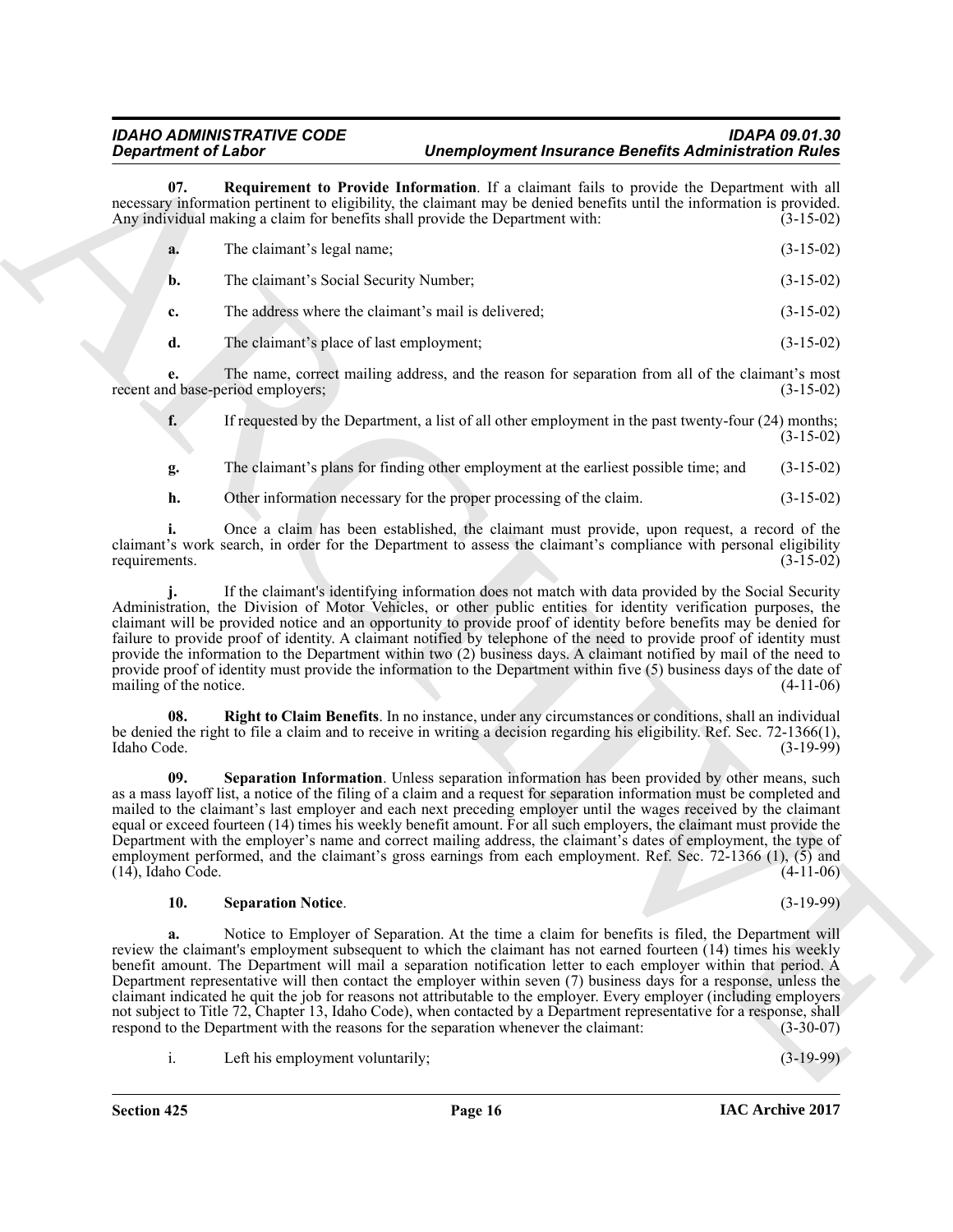<span id="page-16-2"></span>

| <b>Department of Labor</b> |                                                              | <b>Unemployment Insurance Benefits Administration Rules</b>                                                                                                                                                                                                                                                                                                                                                                                                                                                                                                                                  |                                                                                                             |  |
|----------------------------|--------------------------------------------------------------|----------------------------------------------------------------------------------------------------------------------------------------------------------------------------------------------------------------------------------------------------------------------------------------------------------------------------------------------------------------------------------------------------------------------------------------------------------------------------------------------------------------------------------------------------------------------------------------------|-------------------------------------------------------------------------------------------------------------|--|
| ii.                        |                                                              | Was discharged from his employment due to misconduct;                                                                                                                                                                                                                                                                                                                                                                                                                                                                                                                                        | $(3-19-99)$                                                                                                 |  |
| iii.                       |                                                              | Is unemployed due to a strike, lockout, or other labor dispute;                                                                                                                                                                                                                                                                                                                                                                                                                                                                                                                              | $(3-30-07)$                                                                                                 |  |
| 1V.                        | Is not working due to a suspension; or                       |                                                                                                                                                                                                                                                                                                                                                                                                                                                                                                                                                                                              | $(3-30-07)$                                                                                                 |  |
| V.                         |                                                              | Was separated for any other reason except lack of available work.                                                                                                                                                                                                                                                                                                                                                                                                                                                                                                                            | $(3-19-99)$                                                                                                 |  |
| b.                         |                                                              | Employer Response. The employer's response shall be given by the employer or on the employer's<br>behalf by someone having personal knowledge of the facts concerning the separation. The employer should provide<br>to the Department, via electronic media or mail, copies of any documentation supporting their position.                                                                                                                                                                                                                                                                 | $(3-30-07)$                                                                                                 |  |
| 11.                        |                                                              | Filing of an Additional Claim or Reopening a Claim. A claim series may be reestablished<br>electronically or by telephone at the Department's discretion. The additional or reopened claim (AC/RO) must be<br>filed during a week in which the claimant becomes unemployed and/or wants to reestablish the claim.                                                                                                                                                                                                                                                                            | $(3-29-17)$                                                                                                 |  |
|                            | Sunday of the week of the date shown on the date/time stamp. | Electronic Filing. A claimant may file an AC/RO electronically by accessing Idaho's Internet claim<br>system through the Internet or, if filing through an Idaho Works location, by accessing the Department's Intranet<br>claim system. Electronically filed claims will be date and time stamped at the time the claimant begins the AC/RO<br>process. The claim will not be completed until the claimant has finished the process and has electronically submitted<br>the claim to the Department. A claim filed via the Internet or an Idaho Works location shall be effective as of the | $(3-30-01)$                                                                                                 |  |
| b.                         | local office to initiate the claim.                          | Telephone Filing. A claimant may file an AC/RO by telephone by calling the Central Claims<br>Office. A claim filed via telephone shall be effective as of the Sunday of the week in which the claimant first calls the                                                                                                                                                                                                                                                                                                                                                                       | $(6-2-17)T$                                                                                                 |  |
| c.                         |                                                              | Reestablished Claim. A claim must be reestablished after a claimant has failed to report or has<br>reported excessive earnings for two $(2)$ or more consecutive weeks. If the break in the claim series is two $(2)$ weeks or<br>longer, the claim must be reestablished by filing a reopen or additional claim.                                                                                                                                                                                                                                                                            | $(3-29-17)$                                                                                                 |  |
| 12.                        | eligibility. Ref. Sec. 72-1367(1), Idaho Code.               | Use of Wage Credits. All unemployment insurance wage credits from any source which are<br>assignable to the state of Idaho shall be used in establishing a claim and determining the claimant's monetary                                                                                                                                                                                                                                                                                                                                                                                     | $(3-19-99)$                                                                                                 |  |
| 13.                        |                                                              | Valid Claim. To be a valid claim for benefits, a claim must be filed during a week of no work, a<br>week of less than full-time work in which the total wages payable to the claimant for work performed in such week<br>amount to less than one and one-half $(1-1/2)$ times the claimant's weekly benefit amount, or a week in which the<br>claimant is separated from employment. Ref. Sec. 72-1327A, Idaho Code.                                                                                                                                                                         | $(3-19-99)$                                                                                                 |  |
| $426. - 449.$              | (RESERVED)                                                   |                                                                                                                                                                                                                                                                                                                                                                                                                                                                                                                                                                                              |                                                                                                             |  |
| 450.<br>OUIT.              | Ref. Sec. 72-1366(5), Idaho Code.                            |                                                                                                                                                                                                                                                                                                                                                                                                                                                                                                                                                                                              | $(3-19-99)$                                                                                                 |  |
| 01.                        |                                                              | <b>Burden of Proof.</b> The claimant has the burden of proof to establish that he voluntarily left his<br>employment with good cause in connection with the employment to be eligible for benefits.                                                                                                                                                                                                                                                                                                                                                                                          | $(3-19-99)$                                                                                                 |  |
| 02.                        | connected with the claimant's employment.                    | Cause Connected with Employment. To be connected with employment, a claimant's reason(s)<br>for leaving the employment must arise from the working conditions, job tasks, or employment agreement. If the<br>claimant's reason(s) for leaving the employment arise from personal/non job-related matters, the reasons are not                                                                                                                                                                                                                                                                | $(3-19-99)$                                                                                                 |  |
| 03.                        |                                                              | Good Cause. The standard of what constitutes good cause is the standard of reasonableness as                                                                                                                                                                                                                                                                                                                                                                                                                                                                                                 | applied to the average man or woman. Whether good cause is present depends upon whether a reasonable person |  |

#### <span id="page-16-8"></span><span id="page-16-7"></span><span id="page-16-6"></span><span id="page-16-5"></span><span id="page-16-4"></span><span id="page-16-3"></span><span id="page-16-1"></span><span id="page-16-0"></span>**426. -- 449. (RESERVED)**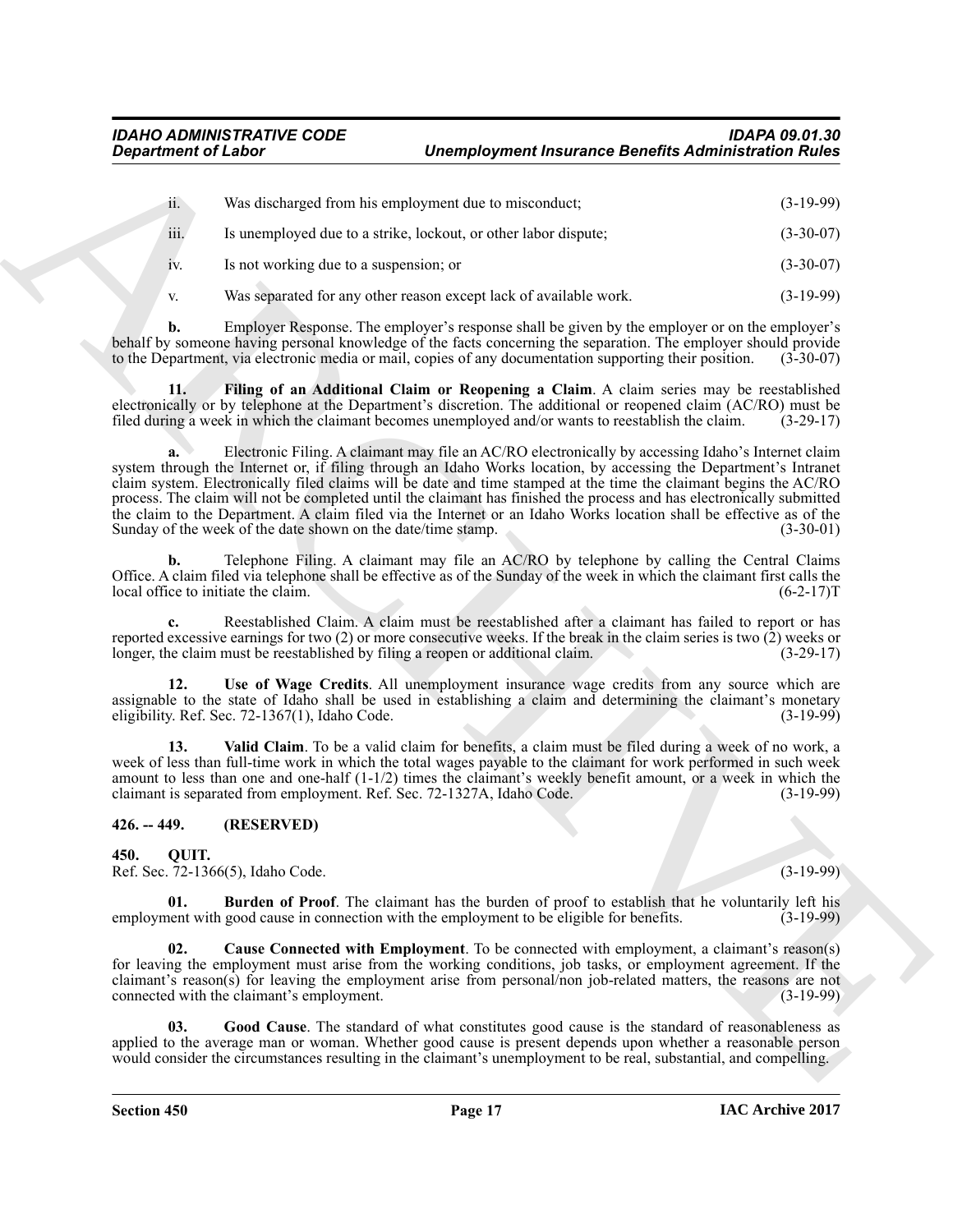(3-19-99)

<span id="page-17-5"></span>**04. Moral or Ethical Quit**. A claimant who leaves a job because of a reasonable and serious objection to the work requirements of the employer on moral or ethical grounds and is otherwise eligible, shall not be denied benefits. (3-19-99)

<span id="page-17-6"></span>**05. Quit Due to Health or Physical Condition**. A claimant whose unemployment is due to his health or physical condition which makes it impossible for him to continue to perform the duties of the job shall be deemed to have quit work with good cause connected with employment. (3-19-99)

<span id="page-17-7"></span>**06. Quit for Permanent Work or Quit Part-Time Work for Increase in Work Hours**. A claimant who quits a temporary job for a permanent job or who quits part-time employment for employment with an increase in the number of hours of work shall be deemed to have quit work with good cause connected with employment.

(3-19-99)

<span id="page-17-8"></span>**07. Quit or Retirement During Employer Downsizing**. An individual who has continuing suitable work available and who voluntarily elects to retire or to terminate employment during a period of reorganization or downsizing will be considered to have voluntarily quit the employment for personal reasons. (3-19-99)

<span id="page-17-9"></span>**08. Unrelated Discharge Prior to Pending Resignation**. A claimant, discharged before a pending resignation has occurred, for reasons not related to the pending resignation, shall have his eligibility determined on the basis of the discharge, not on the pending resignation. (3-19-99) the basis of the discharge, not on the pending resignation.

**09. When Notice of Resignation Prompts a Discharge**. If a claimant had given notice of a pending resignation, but was discharged before the effective date of the resignation, both "separations" must be considered.<br>The following three (3) elements should be present for both actions to affect the claimant's eligibility: The following three  $(3)$  elements should be present for both actions to affect the claimant's eligibility:

<span id="page-17-10"></span>**a.** The employee gave notice to the employer of a specific separation date;  $(3-19-99)$ 

**b.** The employer's decision to discharge the claimant before the effective date of the resignation was a ence of the pending separation; and (3-19-99) consequence of the pending separation; and

<span id="page-17-2"></span>**c.** The discharge occurred a short time prior to the effective date of the resignation. (3-19-99)

#### <span id="page-17-0"></span>**451. -- 459. (RESERVED)**

#### <span id="page-17-1"></span>**460. PROFESSIONAL ATHLETES BETWEEN SEASONS.**

<span id="page-17-3"></span>Ref. Sec. 72-1366(18), Idaho Code. (3-30-07)

**Department of Labor<br>
Like Marchive Think Collins are considerated by the Samuel of Laboratory (2018)<br>
Solicit and March 2018 (March 2018) (Solicit and Collins and Collins and Collins and Collins and Collins and Collins a 01. Base Period Wages**. No base period wages shall be used for the purposes of establishing a claim when substantially all services performed during the base period consist of participation in sports, athletic events, training, or preparing to so participate, for any week which commences during the period between two (2) successive sport seasons (or similar periods) if the individual performed such services in the first season (or similar period) and there is a reasonable assurance that the individual will perform such services in the later of such seasons (or similar periods).  $(3-30-07)$ 

<span id="page-17-4"></span>**02. Reasonable Assurance**. Reasonable assurance is defined as any of the following: (3-30-07)

**a.** The claimant has a contract, either written or oral; (3-30-07)

**b.** The claimant offered to work and the employer expressed an interest in hiring the player for the next season (or similar period); or (3-30-07)

**c.** The claimant expresses a readiness and willingness or intent to participate in the sport the following season. Reasonable assurance exists if the claimant asserts he or she intends to pursue employment as a professional athlete the next season despite not having a specific employer to return to or a formal offer of employment. (3-30-07)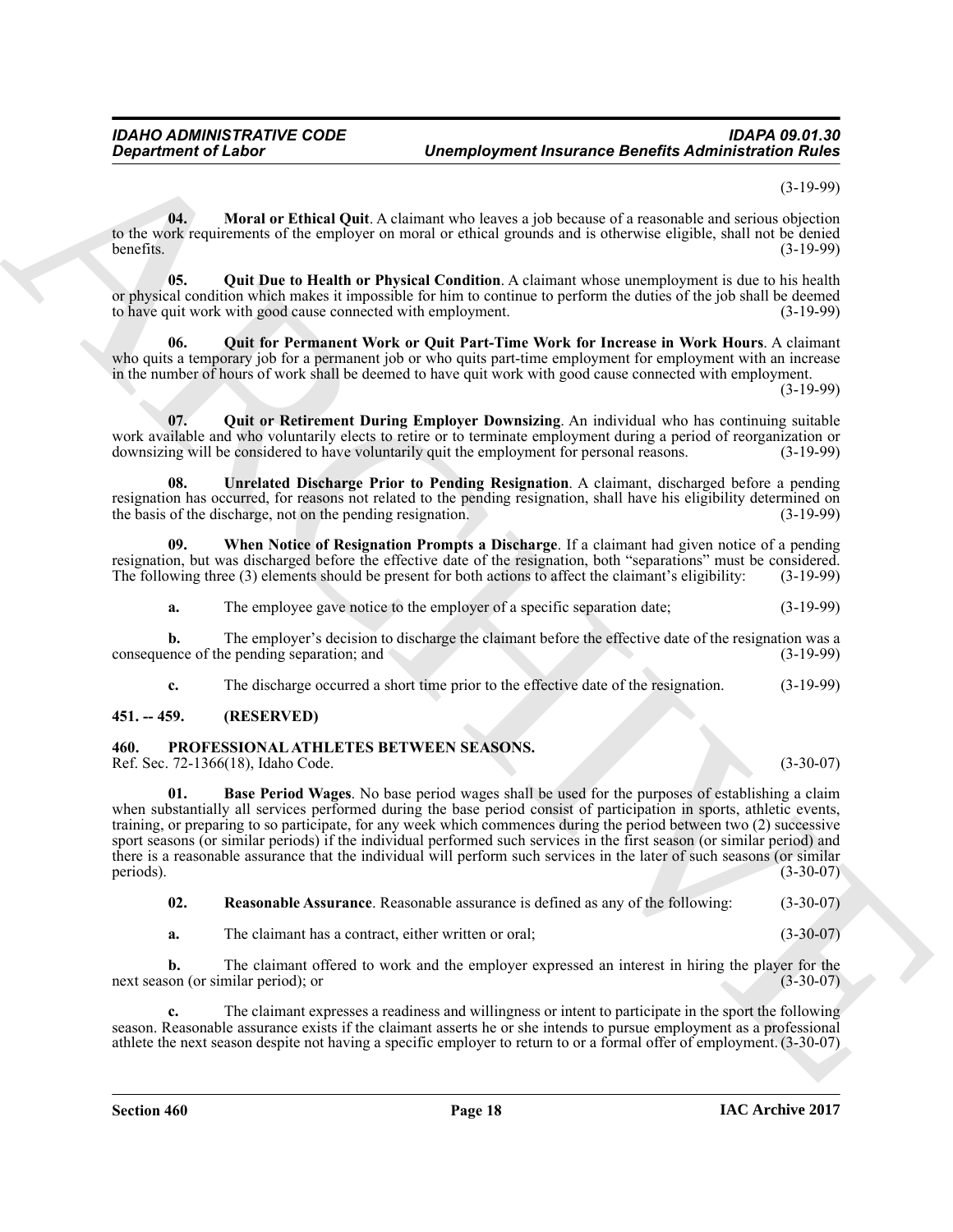<span id="page-18-2"></span>**03. Substantially All Services**. For the purposes of Section 460, an individual shall be deemed to have performed "substantially all services" in sports, athletic events, training, or preparing to so participate if ninety percent (90%) or more of the base period wages were based on such services. (3-30-07)

### <span id="page-18-0"></span>**461. -- 474. (RESERVED)**

#### <span id="page-18-3"></span><span id="page-18-1"></span>**475. REFUSAL OF WORK/FAILURE TO APPLY.** Ref. Sec. 72-1366(6), (7), Idaho Code. (3-19-99)

<span id="page-18-4"></span>**01. Citizenship or Residency Requirements**. An employer's restrictions on citizenship or residency shall be deemed good cause for a claimant's failure to apply for available work if he does not meet the requirements. (3-19-99)

**02. Claimant Conduct**. A claimant who, by his conduct, causes an employer to withdraw an offer of suitable work or terminate the offer after the claimant has accepted it shall be ineligible. (3-19-99)

<span id="page-18-8"></span><span id="page-18-7"></span><span id="page-18-6"></span><span id="page-18-5"></span>**03. Claimant Responsibility**. A claimant has the responsibility to apply for and accept suitable work. (3-19-99)

**04. Conscientious Objection**. A claimant may refuse employment that requires him to work on his Sabbath if his religious convictions do not permit him to work on that day. (3-19-99)

**05. Employer Requirements**. Claimants are expected to comply with reasonable, lawful requirements that are typical of certain occupations, such as a requirement that a worker be bonded. Unreasonable requirements by employers shall not be used as a basis to deny benefits. However, a claimant must have good cause to refuse or fail to meet an employer's reasonable, lawful employment requirements to be eligible for benefits. (3-19-99) meet an employer's reasonable, lawful employment requirements to be eligible for benefits.

<span id="page-18-10"></span><span id="page-18-9"></span>**06. Failure to Report**. A claimant who fails to report to a local office when so directed, fails to follow explicit instructions for applying for suitable, available work, or fails to report to work after accepting employment, without good cause, shall be ineligible. Ref. Sec.  $72-1366(2)$ ,  $(6)$ , Idaho Code.  $(3-19-99)$ 

*Department of Linear Contents of Department Associates of Department Associates Contents and the interest of Linear Systems (2008)***<br>
The contents of the interest of the interest of the interest of the interest of the in 07. Failure to Return to Work After Layoff**. A claimant who has been laid off, but fails to return to work on the date specified by the employer at the time of layoff or fails to respond to a callback after a layoff, shall be considered to have refused an offer of work if the ongoing employment relationship is severed as a result. Whether the work was suitable and whether there was good cause for the refusal will be decided on the merits of the case. If the claimant declines work with the employer but the ongoing employment relationship is not severed as a result, the claimant's availability for work will be examined, but the claimant will not be considered to have refused an offer of work for the purposes of Sections  $72-1366(6)$  or  $(21)(a)(ii)(A)$ , Idaho Code. (5-3-03)

<span id="page-18-11"></span>**08. Government Requirements**. A claimant who cannot meet government requirements (such as obtaining a civil service rating) within a reasonable period of time shall have good cause for refusing that opportunity to work.  $(3-19-99)$ 

<span id="page-18-12"></span>**09.** License or Permits. A claimant must provide or be capable of obtaining a license or permit if by law for performance of the work.  $(3-19-99)$ required by law for performance of the work.

<span id="page-18-13"></span>**10. Moral Objections**. A claimant shall not be ineligible for failing to apply for or accept employment if the claimant has reasonable, serious objections to the work or the workplace on moral or ethical grounds.(3-19-99)

<span id="page-18-14"></span>**11. Offer of Work**. A claimant whose unemployment is due to his failure without good cause to accept available, suitable work shall be ineligible. The job offer must have been genuine and known to the claimant.

(3-19-99)

**12. Part-Time Work**. A claimant must be available for and willing to accept suitable part-time work in the of suitable full-time work. the absence of suitable full-time work.

<span id="page-18-16"></span><span id="page-18-15"></span>**13. Personal Circumstances**. To have good cause to refuse to apply for or accept available, suitable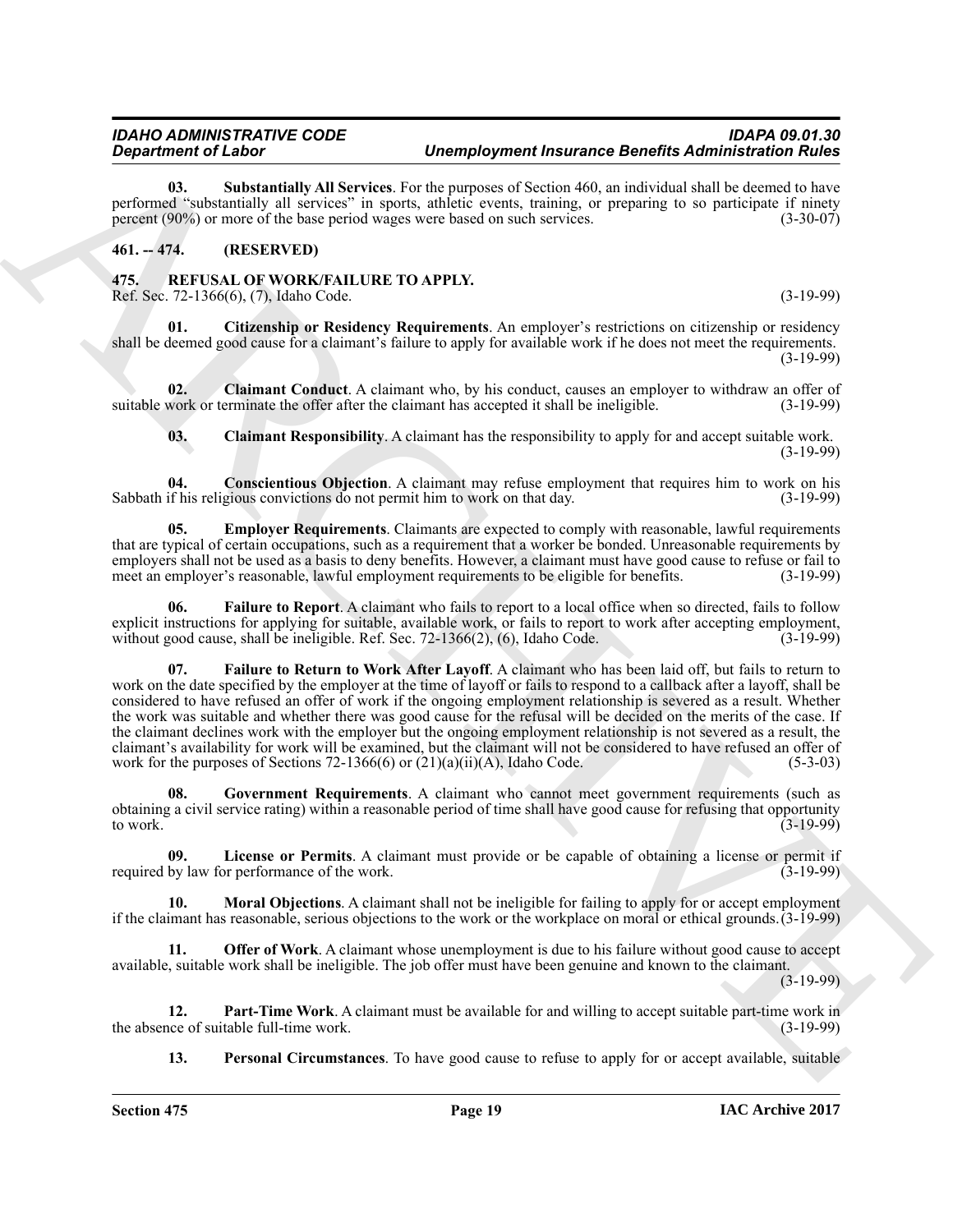work because of personal circumstances, a claimant must show that his circumstances were so compelling that a reasonably prudent individual would have acted in the same manner under the same circumstances. (3-19-99) reasonably prudent individual would have acted in the same manner under the same circumstances.

**14. Prospect of More Suitable Work**. A claimant shall not be ineligible for failing to accept employment if he has excellent prospects for more suitable work with his former employer or in his regular  $\alpha$  occupation.  $(3-19-99)$ 

<span id="page-19-7"></span><span id="page-19-6"></span><span id="page-19-5"></span><span id="page-19-4"></span>**15. Suitable Work**. Every claimant has the right to restrict his availability to suitable work. (3-19-99)

**16. Travel Distance**. A claimant shall not be ineligible if the travel distance to available work is excessive or unreasonable. A claimant shall be ineligible if he fails to apply for and accept suitable work within a commuting area similar to other workers in his area and occupation. (3-19-99)

**17. Working Conditions**. Employment shall be considered suitable if the working conditions are as favorable as those prevailing for similar work in the same locality. (3-19-99)

#### <span id="page-19-0"></span>**476. -- 499. (RESERVED)**

#### <span id="page-19-8"></span><span id="page-19-1"></span>**500. REISSUING BENEFIT PAYMENTS.**

Whenever a benefit payment is lost, stolen, destroyed, or forged, the claimant shall be issued a new benefit payment upon his proper presentation of the facts and submission of an affidavit, in a form prescribed by the Department, for<br>the issuance of a new benefit payment. Ref. Section 72-1368(1), Idaho Code. (7-1-10) the issuance of a new benefit payment. Ref. Section  $72-1368(1)$ , Idaho Code.

<span id="page-19-9"></span>**01. Affidavit for Issuance of New Benefit Payment**. A claimant's affidavit filed for the issuance of a new benefit payment must be signed before a notary public or an authorized representative of the Department.

 $(7-1-10)$ 

<span id="page-19-10"></span>**02. Reissuance of Stolen Benefit Payments**. If a claimant knows who took a benefit payment, he must provide evidence that he has taken all reasonably available legal steps and been unsuccessful in recovering the benefit payment before the Department will consider reissuing the benefit payment. (7-1-10)

#### <span id="page-19-2"></span>**501. -- 524. (RESERVED)**

#### <span id="page-19-11"></span><span id="page-19-3"></span>**525. REPORTABLE INCOME.**

<span id="page-19-12"></span>Ref. Sections 72-1312, 72-1328, Idaho Code. (3-19-99)

**Solution of Liestary Constant and the system of the transformation of the system of the system of the system of the system of the system of the system of the system of the system of the system of the system of the system 01. Back Pay or Disputed Wages**. Amounts received as a result of labor relations awards or judgments for back pay, or for disputed wages, constitute wages for the weeks in which the claimant would have earned them, or are assignable to the weeks stipulated in the award or judgment. If the claimant received waiting week credit for a week in which the award or judgment is reported or assigned, the waiting week will be denied if the amount of the award or judgment for the week renders the claimant ineligible for such credit. If the claimant received benefits for the weeks in which the award or judgment is reported or assigned, such benefits are overpaid to the extent that the weekly amount of the award or judgment affects the claimant's eligibility. (3-19-99)

<span id="page-19-14"></span>**02. Disability/Injury Compensation**. Injury or disability compensation payments are not considered and are not reportable income for unemployment insurance purposes. (3-19-99) wages and are not reportable income for unemployment insurance purposes.

<span id="page-19-13"></span>**Disability Retirement Payments**. Retirement payments as a result of disability shall be treated the es of retirement payments. Ref. Section 72-1312(4), Idaho Code. (3-19-99) same as other types of retirement payments. Ref. Section  $72-1312(4)$ , Idaho Code.

<span id="page-19-15"></span>**04. Gratuities or Tips**. Gratuities or tips must be reported by a claimant for the week in which each gratuity or tip is earned. (3-19-99)

**05. Holiday Pay**. Holiday pay must be reported as though earned in the week in which the holiday occurs.  $(4-6-05)$ 

<span id="page-19-17"></span><span id="page-19-16"></span>**06. Non-Periodic Remuneration**. All non-periodic remuneration such as one-time severance pay,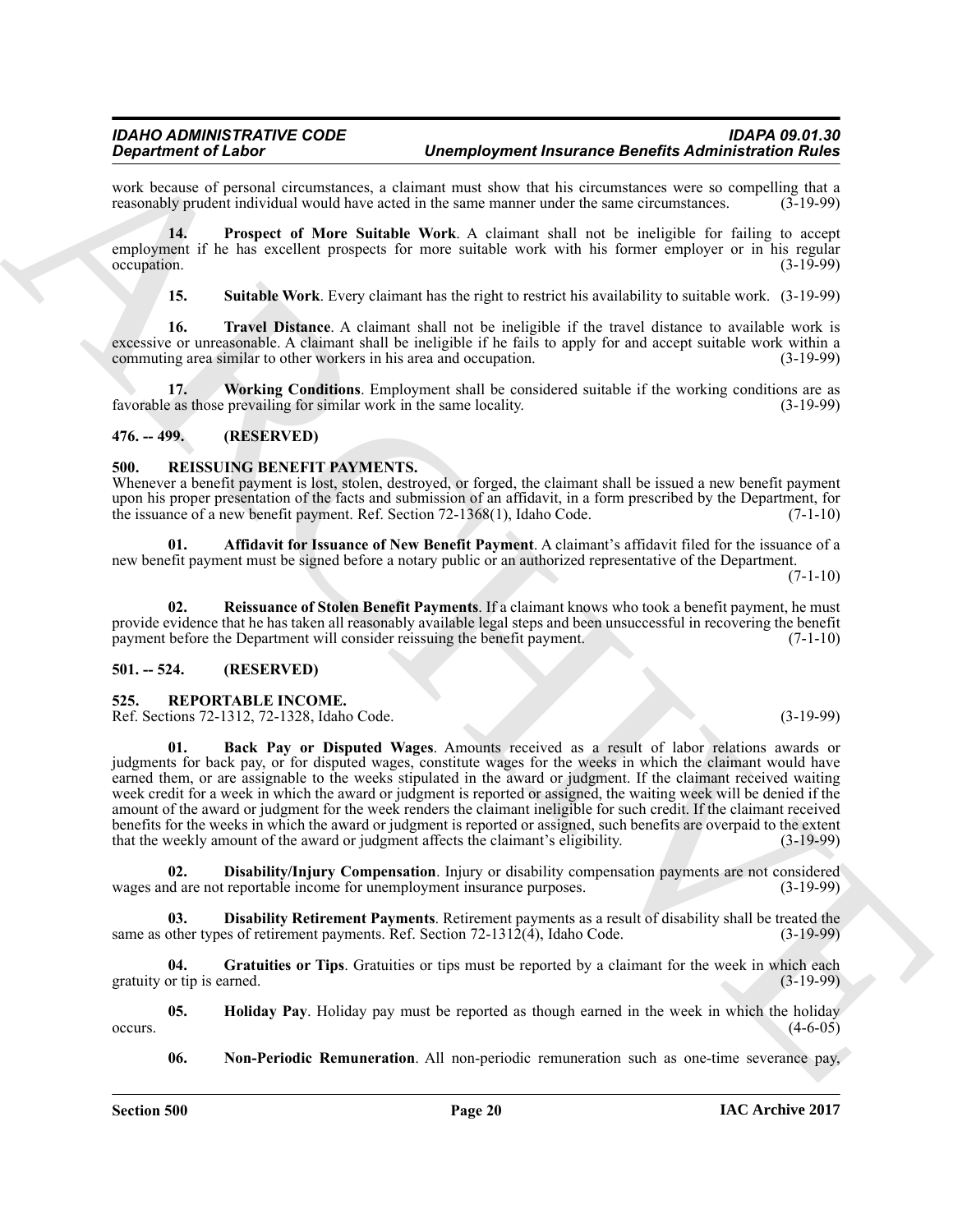<span id="page-20-0"></span>profit sharing, and bonus pay is reportable for the week in which paid. (3-19-99)

<span id="page-20-1"></span>**07. Penalty or Damage Awards**. Amounts awarded to a claimant as a penalty or damages against an exercicle in the response of  $(3-19-99)$ employer, other than for lost wages, do not constitute wages.

**Department of Labor<br>
20. Undergrade the state and the state and the state and the state and the state and the state and the state and the state and the state of the state and the state of the state and the state of the s 08. Pension, Retirement, or Annuity Payments**. The pension deduction provision of Section 72- 1312(4), Idaho Code, only applies if the pension, retirement pay, annuity, or other similar periodic payment is made under a plan maintained or contributed to by a base period employer. The dollar amount of the weekly pension shall be deducted from the claimant's weekly benefit amount unless the claimant has made contributions toward the pension. If the claimant has made contributions toward the pension plan, the pension offset shall be reduced one hundred percent (100%), and no deduction for the pension shall be made from the claimant's weekly benefit amount. Ref. Section 72-1312(4), Idaho Code. (3-19-99)

**a.** Pension Contributions. The burden shall be on the claimant to establish by substantial, competent evidence that he has made contributions toward the pension, retirement pay, annuity or other similar payment plan.

 $(3-19-99)$ 

**b.** Pension Payment Changes. Any change in the amount of the pension, retirement, or annuity payments which affects the deduction from the claimant's weekly benefit amount shall be applied in the first full week after the effective date of the change. (3-19-99)

#### <span id="page-20-2"></span>**09. Relief Work or Public Assistance**. (3-19-99)

**a.** Remuneration received for relief work or public service work will be considered wages on the same basis as any other employment. (3-19-99)

**b.** Eligibility When Public Assistance Received. A person receiving public assistance shall be eligible fits if no work is involved and the claimant is otherwise eligible. (3-19-99) for benefits if no work is involved and the claimant is otherwise eligible.

<span id="page-20-3"></span>**10. Self-Employment Earnings**. When reporting earnings, a claimant must report gross earnings from self-employment unless the claimant can prove that certain expenditures, which are not commonly associated with working for wages, were necessary in order to accomplish the work. Such expenditures may include, but are not limited to, buying products wholesale for resale and renting equipment to accomplish a task. Expenditures which are not deductible include, but are not limited to, transportation costs, uniforms, and depreciation of equipment.

(3-19-99)

<span id="page-20-4"></span>**11. Severance Pay**. An equal portion of a periodic severance payment must be reported in each week of the period covered by the payment. However, severance pay received in a lump sum payment at the time of severance of the employment relationship must be reported when paid. (3-19-99)

<span id="page-20-6"></span>**12. Vacation Pay**. Vacation pay allocable to a certain period of time in accordance with an employment agreement must be reported in the week to which it is allocable. However, vacation pay received in a lump-sum payment at the time of severance of the employment relationship must be reported when paid. (3-19-99)

<span id="page-20-7"></span>**13. Verification of Earnings on Claim Reports**. The Department may verify the earnings and/or reasons for separation reported by claimants on claim reports filed for benefit payments. Ref. Section 72-1368(1), Idaho Code. (3-19-99)

<span id="page-20-8"></span>**14. Wages for Contract Services**. A person who is bound by a contract which does not prevent him from accepting other employment but who receives pay for a period of not working, is required to report the contract payments as earnings in equal portions in each week of the period covered by the contract. This rule does not apply to employees of educational institutions. (3-19-99)

**15. Wages for Services Performed Prior to Separation**. Wages for services performed prior to a claimant's separation are reportable for the week in which earned.

<span id="page-20-9"></span><span id="page-20-5"></span>**16. Temporary Disability Benefits**. For any week with respect to which a claimant is receiving or has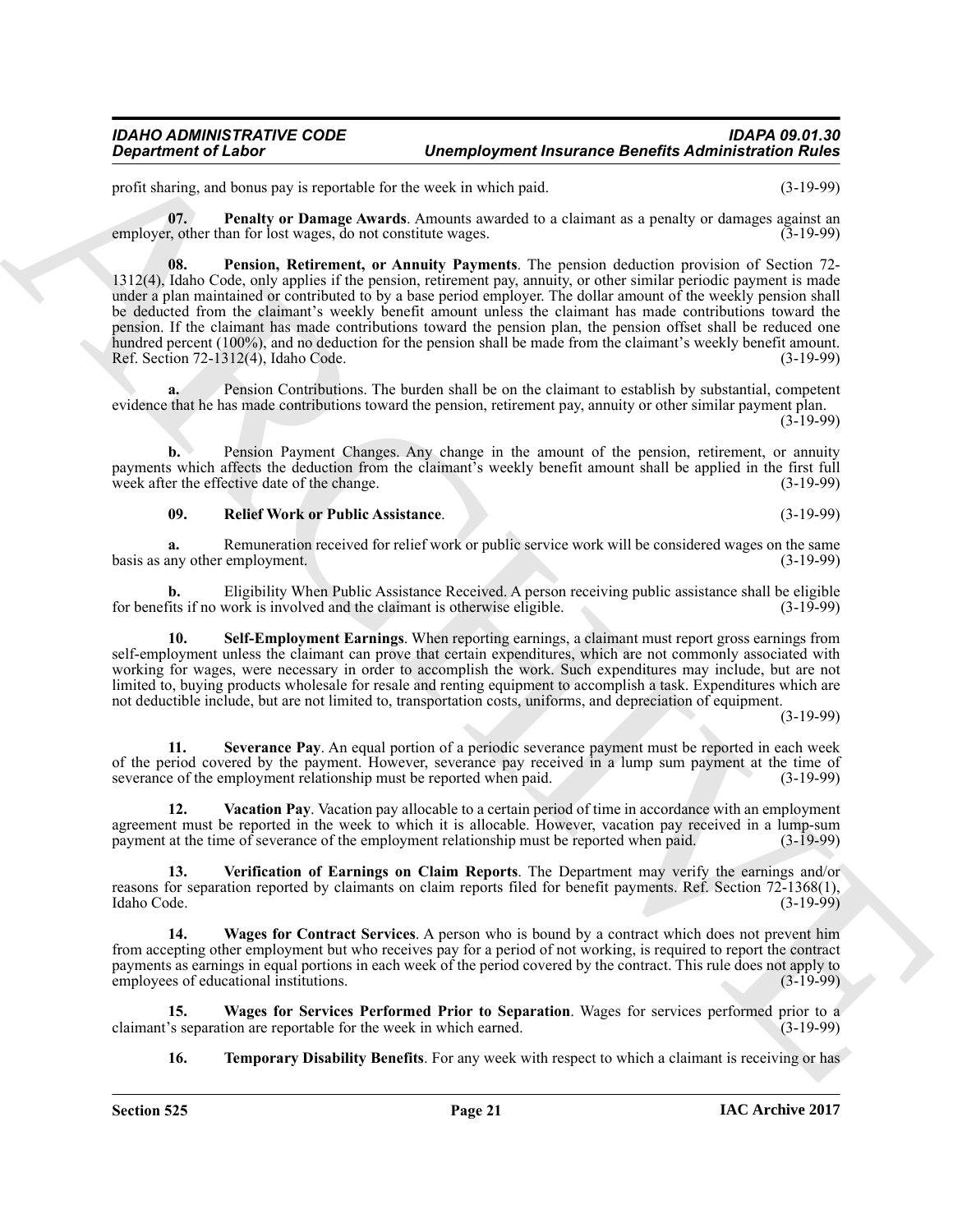received temporary disability benefits under a worker's compensation law of any state or under a similar law of the United States, such payments shall be reported in an amount attributable to such week. If a claimant receives an award of temporary disability benefits which is attributable to any week in which the claimant had already received unemployment insurance benefits, the unemployment insurance benefits are overpaid to the extent the weekly amount of temporary disability benefits affects the claimant's eligibility for unemployment benefits. (7-1-10)

# <span id="page-21-0"></span>**526. -- 549. (RESERVED)**

### <span id="page-21-4"></span><span id="page-21-1"></span>**550. REPORTING REQUIREMENTS.**

Each claimant shall report weekly or biweekly for benefits as directed. When filing claim reports, a claimant shall use the reporting method assigned by the Department. Failure to file timely reports in a manner required by this rule shall result in ineligibility for benefits for the week(s) claimed. Ref. Section 72-1366(1), Idaho Code. (3-29-12)

<span id="page-21-8"></span>**01. Mailed Reports**. Reports that are mailed shall be considered timely when the envelope containing the report is postmarked within nine (9) calendar days immediately following the week(s) being claimed, except if the ninth day is a holiday, the report period shall be extended to include the next working day.  $(3-29-12)$ ninth day is a holiday, the report period shall be extended to include the next working day.

<span id="page-21-7"></span>**02. Internet Reports**. Reports filed via the internet shall be considered timely when made between 12:01 a.m. Mountain Time of the Sunday following the week being claimed and midnight Mountain Time of the Saturday following the week being claimed. Saturday following the week being claimed.

<span id="page-21-6"></span><span id="page-21-5"></span>**03. Facsimile Reports**. Reports filed by facsimile shall be considered timely when transmitted on a form provided by the Department to a telephone number designated by the Department to receive such documents within nine (9) calendar days immediately following the week(s) being claimed, except if the ninth day is a holiday, the reporting period shall be extended to include the next working day. Reports shall be deemed filed upon receipt by the Department.  $(3-29-12)$ 

Graduation of Linkary interesting the transformed interesting the state of the state of the state of the state of the state of the state of the state of the state of the state of the state of the state of the state of the **04. Electronic Mail Reports**. Reports filed by electronic mail shall be considered timely when electronically mailed in a format provided by the Department to an email address designated by the Department to receive such documents within nine (9) calendar days immediately following the week(s) being claimed, except if the ninth day is a holiday, the reporting period shall be extended to include the next working day. Reports shall be deemed filed upon receipt by the Department. deemed filed upon receipt by the Department.

<span id="page-21-9"></span>**05. When Report Missing**. If a claimant establishes, by credible and corroborated evidence, that a missing report was properly filed as required by this rule, a replacement report shall be considered timely. (3-29-12)

#### <span id="page-21-2"></span>**551. -- 574. (RESERVED)**

<span id="page-21-10"></span><span id="page-21-3"></span>**575. SEEKING WORK.**

Ref. Sec. 72-1366(4), (6), Idaho Code. (3-19-99)

<span id="page-21-11"></span>**01. Attitude and Behavior**. A claimant's attitude and behavior must be conducive to a positive by employers to his job search. (3-19-99) reaction by employers to his job search.

<span id="page-21-12"></span>**Effort to Secure Employment**. A claimant will be expected to do what is normally done by unemployed persons that are seeking work. (3-19-99)

<span id="page-21-13"></span>**03. Employer's Hiring Practices**. An employer's reluctance to hire a claimant because of his appearance or physical condition is not a determining factor in ruling on the claimant's eligibility.

<span id="page-21-14"></span>**04.** Job Attachment Classifications. For the purpose of administering the work search requirements of Section 72-1366(4) and (6), Idaho Code, a claimant will be classified according to his attachment to an employer<br>or industry, as follows: (3-19-99) or industry, as follows:

**a.** Code R-Recall, U-Union or X-Both. A claimant who has a firm attachment to an employer, industry or union, or who is temporarily or seasonally unemployed, and expects to return to his former job or employer in a reasonable length of time not to exceed a maximum of sixteen  $(16)$  weeks. If during the sixteen  $(16)$ weeks the claimant returns to work temporarily for the job attached employer, the claimant's period of job attachment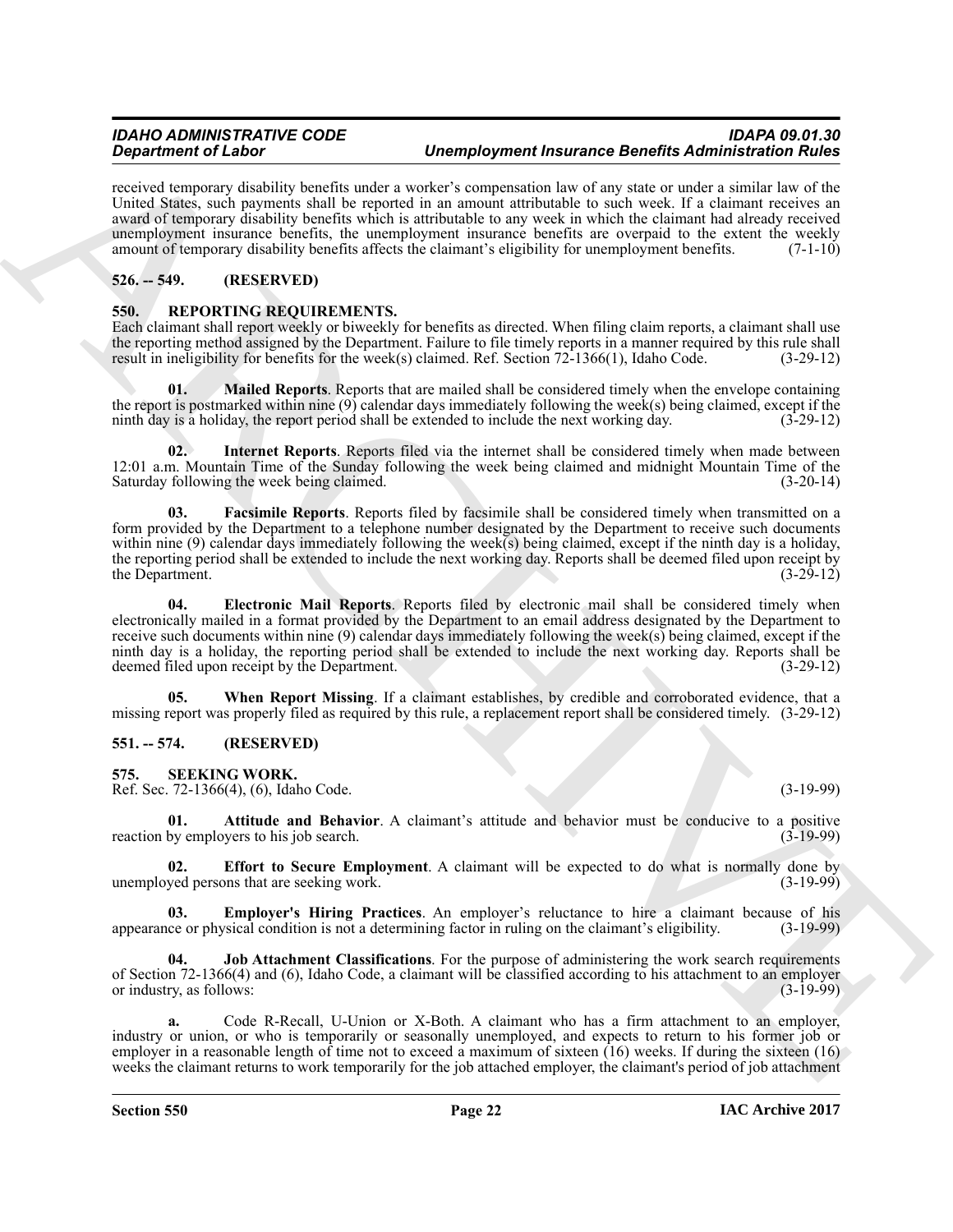shall be extended by one (1) week for each week of verified full-time employment as defined by Section 72-1312, Idaho Code. (3-25-16) Idaho Code. (3-25-16)

**b.** Code B. A claimant who possesses marketable skills in an occupation, but has no immediate prospects for reemployment, and whose employment expectations (i.e., wages, hours, etc.) are realistic in relation to<br>the normal labor market supply and demand in his area of availability. (3-19-99) the normal labor market supply and demand in his area of availability.

**c.** Code C. A claimant who has no marketable skills or whose skills have become obsolete and who is unable to return to his former occupation, or who has a special need for employment-related services. (3-19-99)

**d.** Code D. A claimant who is assigned to a training course under the provisions of Section 72-<br>Idaho Code. (3-19-99) 1366(8), Idaho Code.

<span id="page-22-0"></span>**05. Jobs Availability**. A claimant will not be required to make useless employer contacts if there are no lable in the area due to seasonal factors. (3-19-99) jobs available in the area due to seasonal factors.

<span id="page-22-1"></span>**No Employment Prospects**. A claimant shall apply for and accept a lower or beginning pay rate for a better paying job in the locality. for employment if he has no prospects for a better paying job in the locality.

<span id="page-22-2"></span>**07. Registering and Reporting on Work-Seeking Activity**. A claimant must register for work and report as required to be eligible for benefits. Ref. Sec.  $72-1366(1)$ ,  $(2)$ , Idaho Code.  $(4-11-06)$ 

<span id="page-22-4"></span><span id="page-22-3"></span>**08.** Seasonal Availability. A claimant who is regularly employed on a seasonal basis shall be available types of work in the off-season to be eligible for benefits. for other types of work in the off-season to be eligible for benefits.

**Consider of Linear Constraint Christian Christian Christian and the set of the constraint of River Constraint Christian and the set of the set of the set of the set of the set of the set of the set of the set of the set 09. Work-Seeking Requirement Categories**. A claimant shall seek work in accordance with the following categories of work-seeking activity, as instructed by a Department representative or as notified by the Department via electronic claims messaging. A claimant must meet the requirements of the code to which the claimant is assigned. A claimant's category of work-seeking activity will be determined and modified based on the claimant's prevailing local labor market conditions and/or the average county unemployment rates. A claimant that has not registered for work when filing his claim and that is required to secure employment must register with the local office within two (2) weeks of filing an initial claim for benefits. Failure to comply with work-seeking requirements may result in a denial of benefits. requirements may result in a denial of benefits.

**a.** Code O claimant must maintain regular contact with their employer(s) or union.  $(3-29-17)$ 

**b.** Code 1 claimant will be required to engage in one (1) or more of the following activities to increase spects of securing employment: (3-15-02) their prospects of securing employment:

i. Make at least one (1) employer contact each week in the manner prescribed by the Central Claims Office;  $(6-2-17)$ T

| $\cdot \cdot$<br>- 11. | Attend a Job Search Workshop;                              | $(3-15-02)$ |
|------------------------|------------------------------------------------------------|-------------|
| iii.                   | Expand work search efforts to surrounding areas or states; | $(3-15-02)$ |

iv. Send resumes to firms/businesses that hire people with their skills; (3-15-02)

v. Enroll in and attend a specific training program to meet the requirements of the claimant's employment plan; or (3-15-02)

vi. Engage in other work search activities such as resume preparation or labor market research, as prescribed by a Department representative. (4-11-06)

**c.** Code 2 claimant will be required to engage in one (1) or more of the following activities to increase his prospects of securing employment: (3-15-02)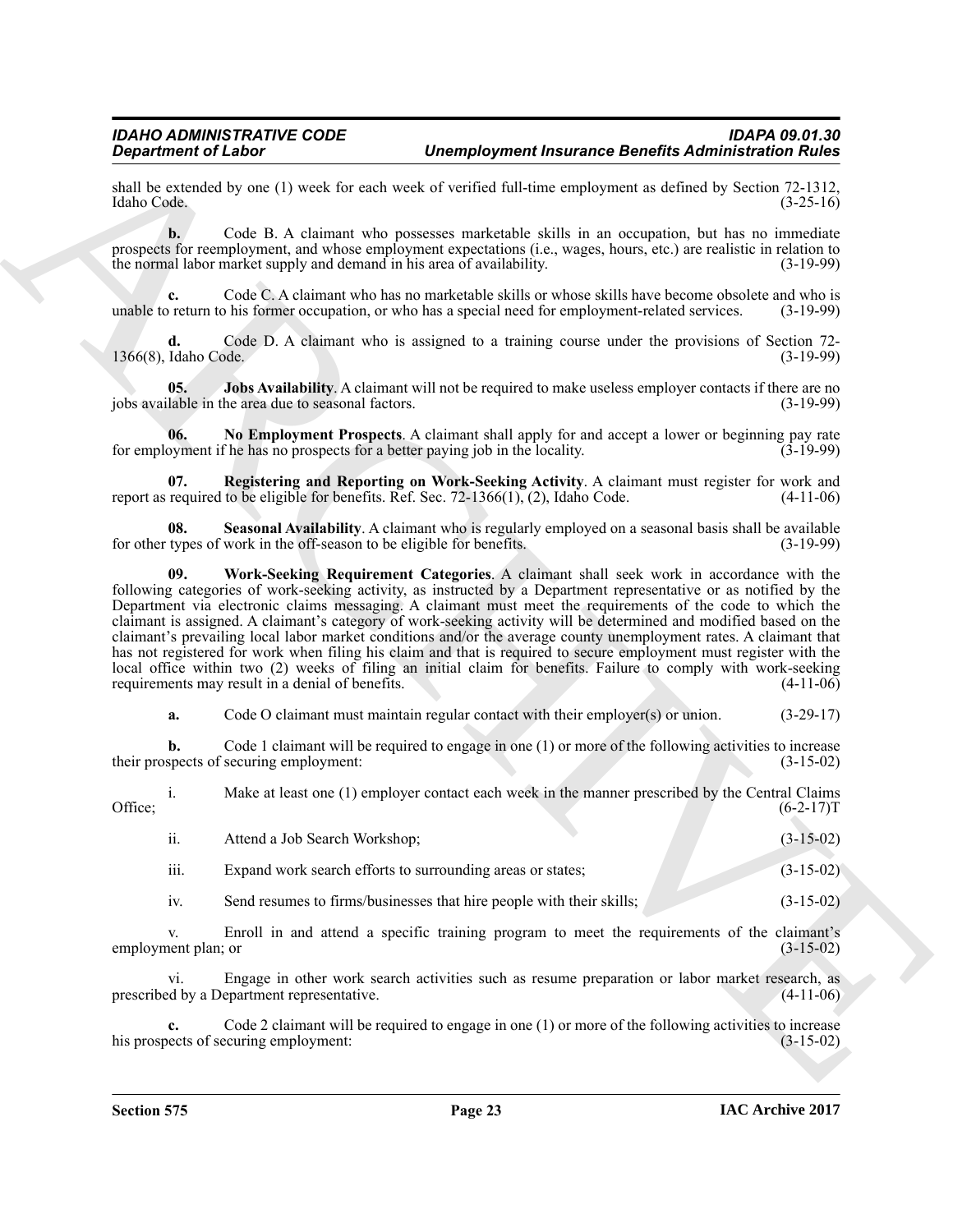**Expansion of Linear Stress Complete Considers and the system of Bureauto Complete Considers Complete Complete Complete Complete Complete Complete Complete Complete Complete Complete Complete Complete Complete Complete Co** i. Make at least two (2) employer contacts per week in the manner prescribed by the Central Claims Office;  $(6-2-17)$ T ii. Attend a Job Search Workshop; (3-15-02)

iii. Expand work search efforts to surrounding areas or states; (3-15-02)

iv. Send resumes to firms/businesses that hire people with their skills; (3-15-02)

Enroll in and attend a specific training program to meet the requirements of the claimant's (3-15-02) employment plan; or

vi. Engage in other work search activities such as resume preparation or labor market research, as prescribed by a Department representative. (4-11-06)

**d.** Code 3 claimant will be required to engage in one (1) or more of the following activities to increase ects of securing employment: (3-15-02) his prospects of securing employment:

i. Make at least three (3) employer contacts per week in the manner prescribed by the Central Claims Office;  $(6-2-17)$ T

ii. Attend a Job Search Workshop; (3-15-02)

iii. Expand work search efforts to surrounding areas or states; (3-15-02)

iv. Send resumes to firms/businesses that hire people with their skills; (3-15-02)

v. Enroll in and attend a specific training program to meet the requirements of the claimant's employment plan; or (3-15-02)

vi. Engage in other work search activities such as resume preparation or labor market research, as prescribed by a Department representative. (4-11-06)

#### <span id="page-23-0"></span>**576. -- 599. (RESERVED)**

#### <span id="page-23-4"></span><span id="page-23-1"></span>**600. SELF-EMPLOYMENT.**

A claimant shall not be eligible when his self-employment is of such size and nature that the operation of it is his principal duty and working for an employer is merely incidental. Ref. Sec. 72-1366(13), Idaho Code. (3-19-99)

<span id="page-23-5"></span>**01. Occupational Conflicts**. Agricultural activities, commercial enterprises, family enterprises, and commission sales work are examples of self-employment which may render a claimant ineligible unless he can show he is seeking employment and is available for suitable work. (3-19-99)

<span id="page-23-6"></span>**02. Potential Employability**. A claimant would be eligible if his self-employment in no way interferes potential employability and work schedule. with his potential employability and work schedule.

#### <span id="page-23-2"></span>**601. -- 624. (RESERVED)**

#### <span id="page-23-7"></span><span id="page-23-3"></span>**625. SEXUAL HARASSMENT.**

For purposes of Section 72-1366(5), Idaho Code, when a party asserts that sexual harassment was a reason for a claimant's separation from employment, "sexual harassment" is defined as unwelcome sexual advances, requests for sexual favors, or other verbal or physical conduct of a sexual nature when: (3-19-99)

**01. Condition of Employment**. Submission to such conduct was made either explicitly or implicitly a ondition of an individual's employment. term or condition of an individual's employment.

<span id="page-23-9"></span><span id="page-23-8"></span>**02. Employment Decisions**. Submission to or rejection of such conduct by an individual was used as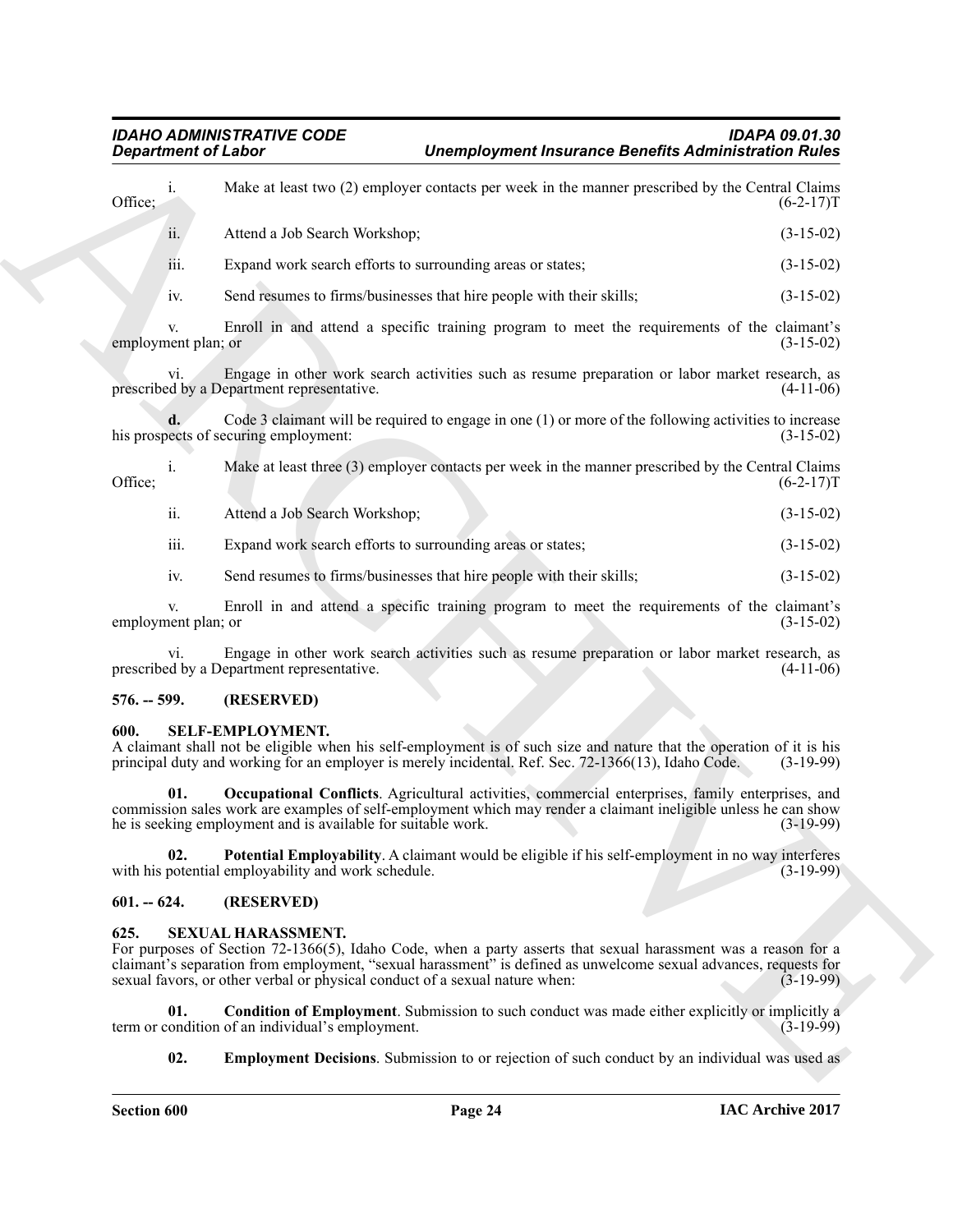the basis for employment decisions affecting such individual. (3-19-99)

<span id="page-24-5"></span>**03. Interference with Performance/Work Environment**. Such conduct had the purpose or effect of unreasonably interfering with an individual's work performance or creating an intimidating, hostile, or offensive working environment. (3-19-99)

#### <span id="page-24-0"></span>**626. -- 649. (RESERVED)**

#### <span id="page-24-6"></span><span id="page-24-1"></span>**650. SIGNATURES OF ILLITERATES AND WITNESSES.**

Department of Links<br>
the transportation of the methods include the two tests and the two states and the two states are not the two states and the two states are not the two states are not the two states are not the two st If a claimant is unable to write his name, he shall instead use the mark (X). The mark must be witnessed by a Department representative or an individual who shall enter, immediately after the mark (X), the words "His Mark." Next, the name of the claimant shall be printed, followed by the signature of the Department representative or the individual who witnessed the mark. Ref. Sec. 72-1366 (1). Idaho Code. (3-19-99) individual who witnessed the mark. Ref. Sec.  $72-1366$  (1), Idaho Code.

#### <span id="page-24-2"></span>**651. -- 674. (RESERVED)**

#### <span id="page-24-7"></span><span id="page-24-3"></span>**675. TOTAL TEMPORARY DISABILITY ALTERNATE BASE PERIOD (TTD).**

The alternate base period provision shall apply only if the claimant cannot establish monetary eligibility by using the regular base period consisting of the first four (4) of the last five (5) completed calendar quarters immediately preceding the beginning of a benefit year. Ref. Sec. 72-1306(2), Idaho Code. (3-19-99)

#### <span id="page-24-4"></span>**676. -- 999. (RESERVED)**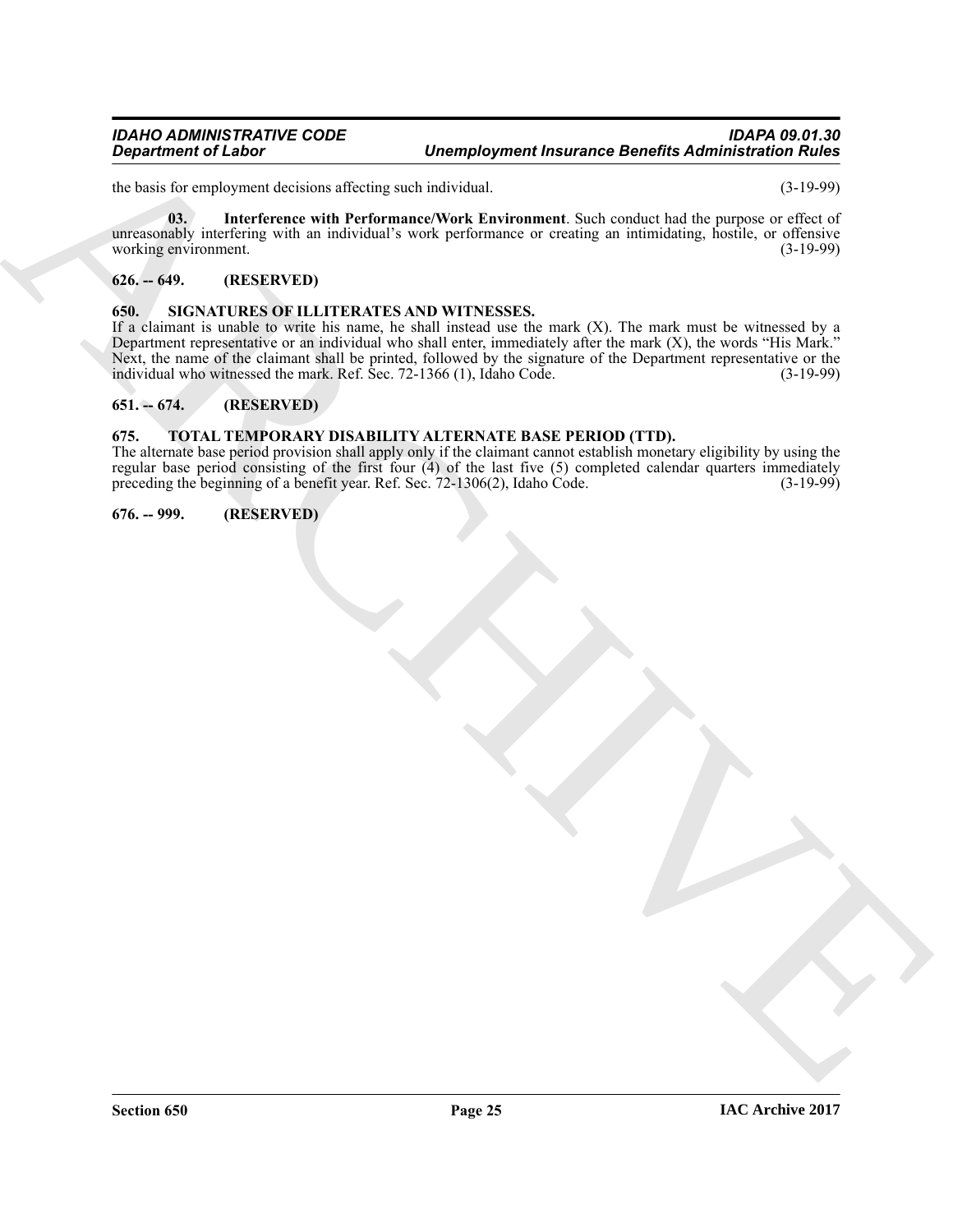# *Subject Index*

#### **A**

Also to determine to be a strengthene of the strengthene of the strengthene of the strengthene of the strengthene of the strengthene of the strengthene of the strengthene of the strengthene of the strengthene of the stren Able To Work 5 Able to Perform Some Type of Work 5 Able to Work Part-Time 6 Disability Compensation 6 Illness Provision 6 Illness Provision as Applied to Transitional or Reopened Claim 6 Mental Illness 6 Withdrawing From Labor Market Because of Illness 6 Alien Eligibility 6 Alien Eligibility 6 Benefit Eligibility 6 Americans With Disabilities Act (ADA) 7 Availability Requirement 7 Full-Time Employment 7 Long Term 7 Available For Work 7 Alternate Permanent Work 7 Availability Requirements 8 Child Care 8 Compelling Personal Circumstances 8 Conscientious Objection 8 Contract Obligation 8 Distance to Work 8 Domestic Circumstances 8 Equipment 8 Evidence 8 Experience or Training 8 Full-Time/Part-Time Work 8 Incarceration/Work Release 8 Jury Duty/Subpoenas 9 Licensing or Government Restrictions 9 Moving to Remote Area 9 Prospects for Work 9 Public Official 9 Public Service 9 Questionable Availability 9 Restricting Work to Within the Home 9 School Attendance or a Training Course 9 Temporary Absence From Local Labor Market to Seek Work 9 Time 9 Transportation Difficulties 9 Unreasonable Restrictions on Working Conditions 9 Vacation 9 Wages 10 Waiver of One-Year Training

Limitation 10

#### **C**

Cancelling Claims 10

### **D**

Deceased Claimants 10 Definitions, IDAPA 09.01.30 3 Additional Claim 3 Administrative Office 3 Appealed Claim 3 Average Annual Wage 4 Average Weekly Wage 4 Benefit Balance 4 Central Claims Office 4 Chargeability Determination 4 Claim 4 Combined Wage Claim 4 Compensable Claim 4 Contested Claim 4 Continued Claim 4 Corporate Officer 4 Employment 4 Full-Time Employment 4 Initial Claim 4 Interstate Claim 4 Intrastate Claim 5 Itinerant Point 5 Liability Determination 5 Local Office 5 Monetary Determination 5 New Claim 5 Non-Monetary Determination 5 Personal Identification Number  $(PIN)$  5 Regular Claim 5 Signature, Signed 5 Telephone Claim 5 Total Benefit Amount 5 Unemployment 5 Weekly Benefit Amount 5 Determinations/Appellate Processes 10 Chargeability Determination 10 Continuing a Claim During Appellate Procedures 10 Corrected Monetary Determination 11 Non-Monetary Determination 11 Rebuttal Procedure 11 Reestablishing Eligibility After a Determination of Ineligibility 11 Discharge 11 Burden of Proof 11 Disqualifying Misconduct 11 Inability to Perform or Ordinary Negligence 11

Indefinite Suspension 12 Non-Job Related Conduct 11 When Notice of Discharge Prompts a Resignation 11

#### **E**

Employees Of Educational Institutions 12 Possibility of Employment 12 Reasonable Assurance 12 Reasonable Assurance Later Given 12 Retroactive Payments 12 Under Contract, But Between School Terms 12 Extended Benefits 13 Evidence of Employment for Extended Benefits 13 Remuneration Earned 13

# **F**

Fully Employed/Not Unemployed 13 Corporate officer 13 Excessive Earnings Week 13 Leave of Absence 13 Suspension 13

### **L**

Labor Dispute/Union Rules 14 Burden of Proving Nonparticipation 14 Involvement of Work Site in Labor Dispute 14 Lack of Work 14 Laid Off Before Labor Dispute 14 Merits of Labor Dispute 14 Period of Ineligibility 14 Picketing Work Site 14 Refusal to Cross Picket Line 14 Subsequent Employment 14 Termination of Labor Dispute 14 Union Member 14 Union Requirements 14

# **N**

New Claims/Additional Claims 15 Claims for Benefits, Delayed Filing 15 Effective Date of Backdated Claims 15 Filing of an Additional Claim or Reopening a Claim 17 Filing of New Claims 15 Itinerant Claims 15 Registration for Work 15 Registration/Reporting Requirements - Interstate